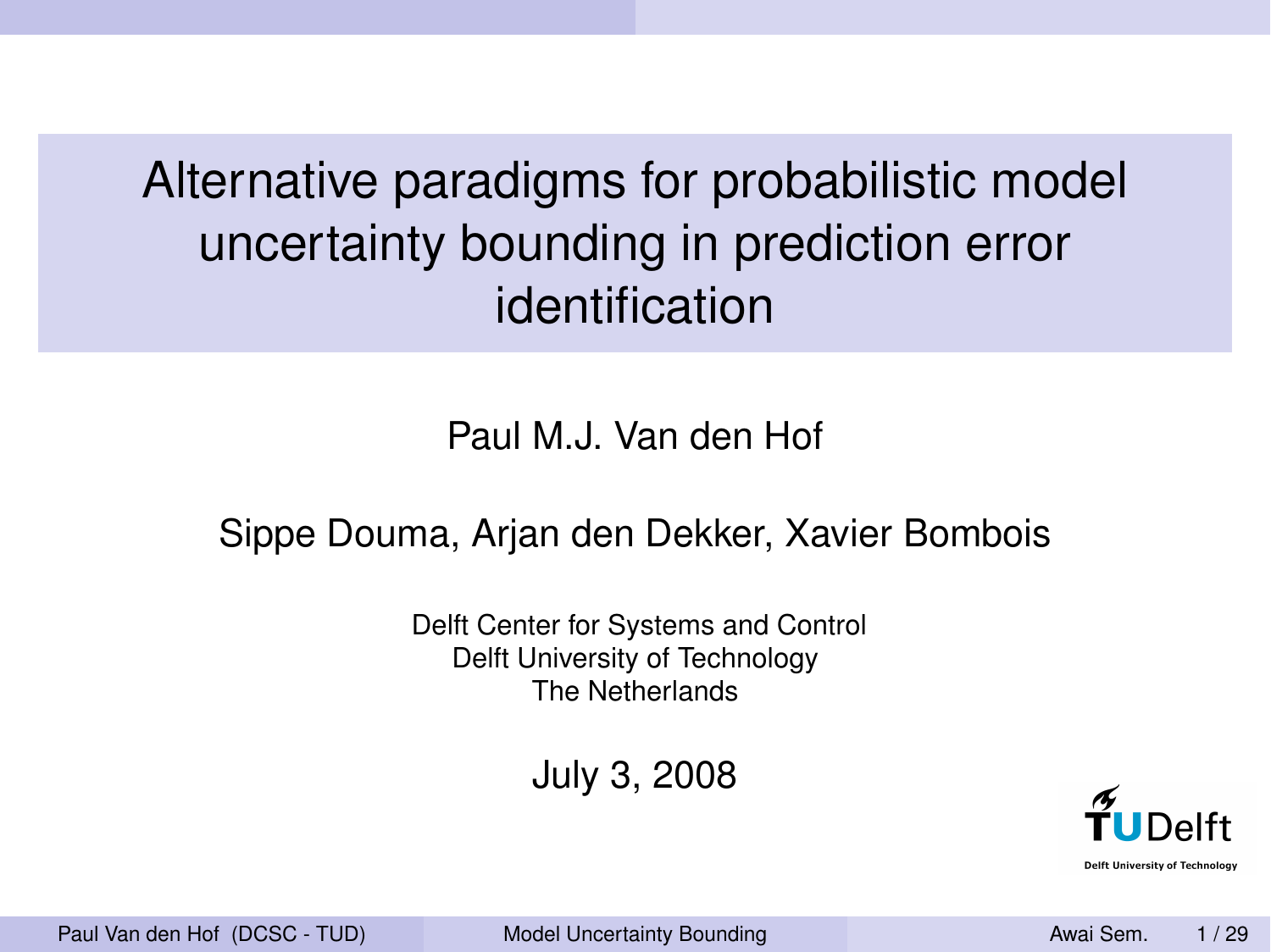## **Outline**

#### **Introduction**

PE uncertainty bounds and hypothesis testing

ARX models

Reflection on finite-time perspectives

A likelihood perspective

Output error models

**Conclusions** 



Paul Van den Hof (DCSC - TUD) Model Uncertainty Bounding Awai Sem. 2 / 29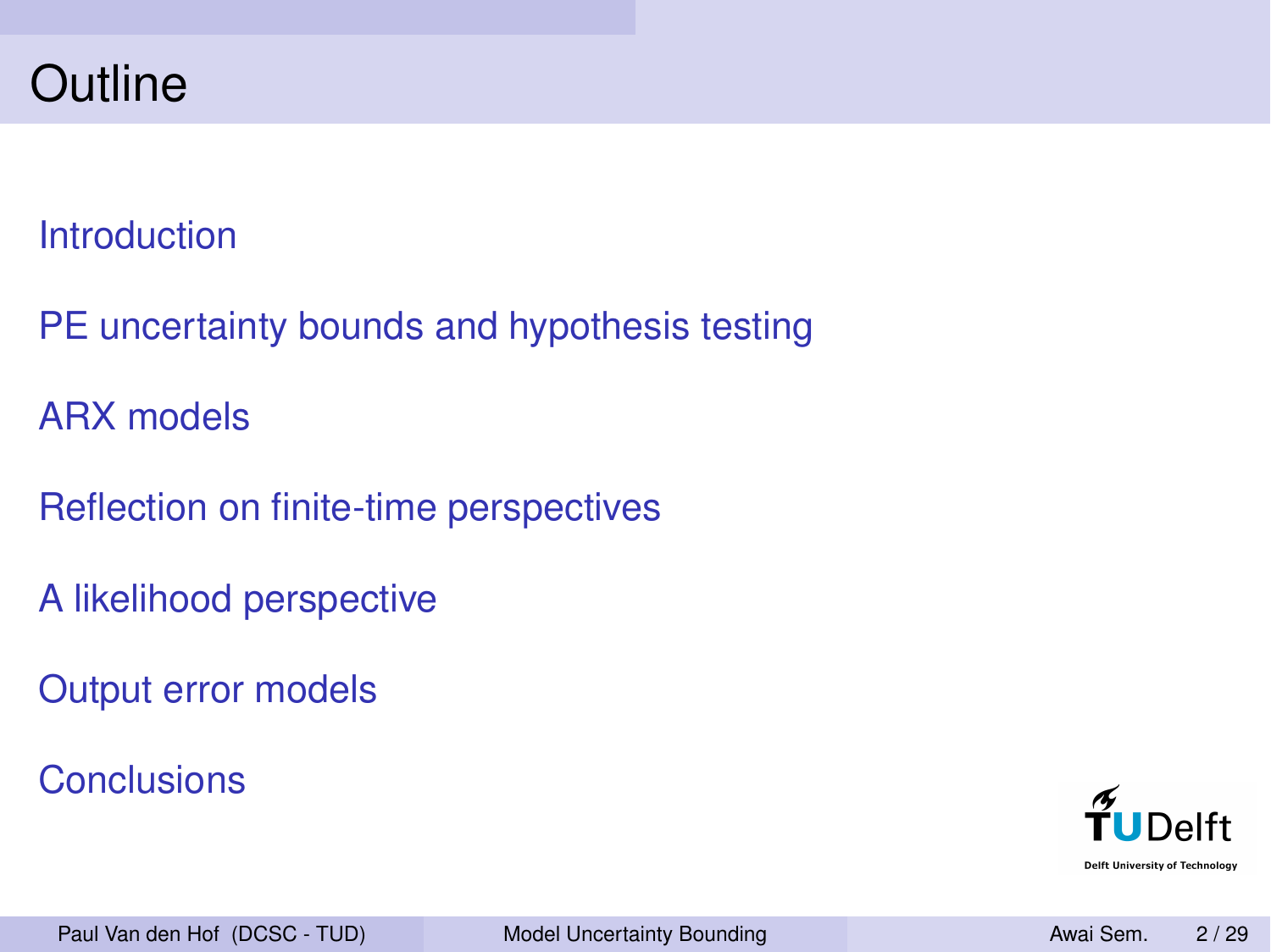## Introduction

Motivation

- $\triangleright$  General interest in bounding model uncertainty, motivated e.g. by "identification for control"
- ► Almost all results in PE uncertainty bounding are asymptotic in N (at least), require  $S \in \mathcal{M}$ , and the exact covariance matrix  $P_0$  to be known
- Finite time results, as well as handling of  $S \notin \mathcal{M}$  only available for FIR-like model structures
- $\triangleright$  Some alternative results available from Campi and Weyer (2002,2006).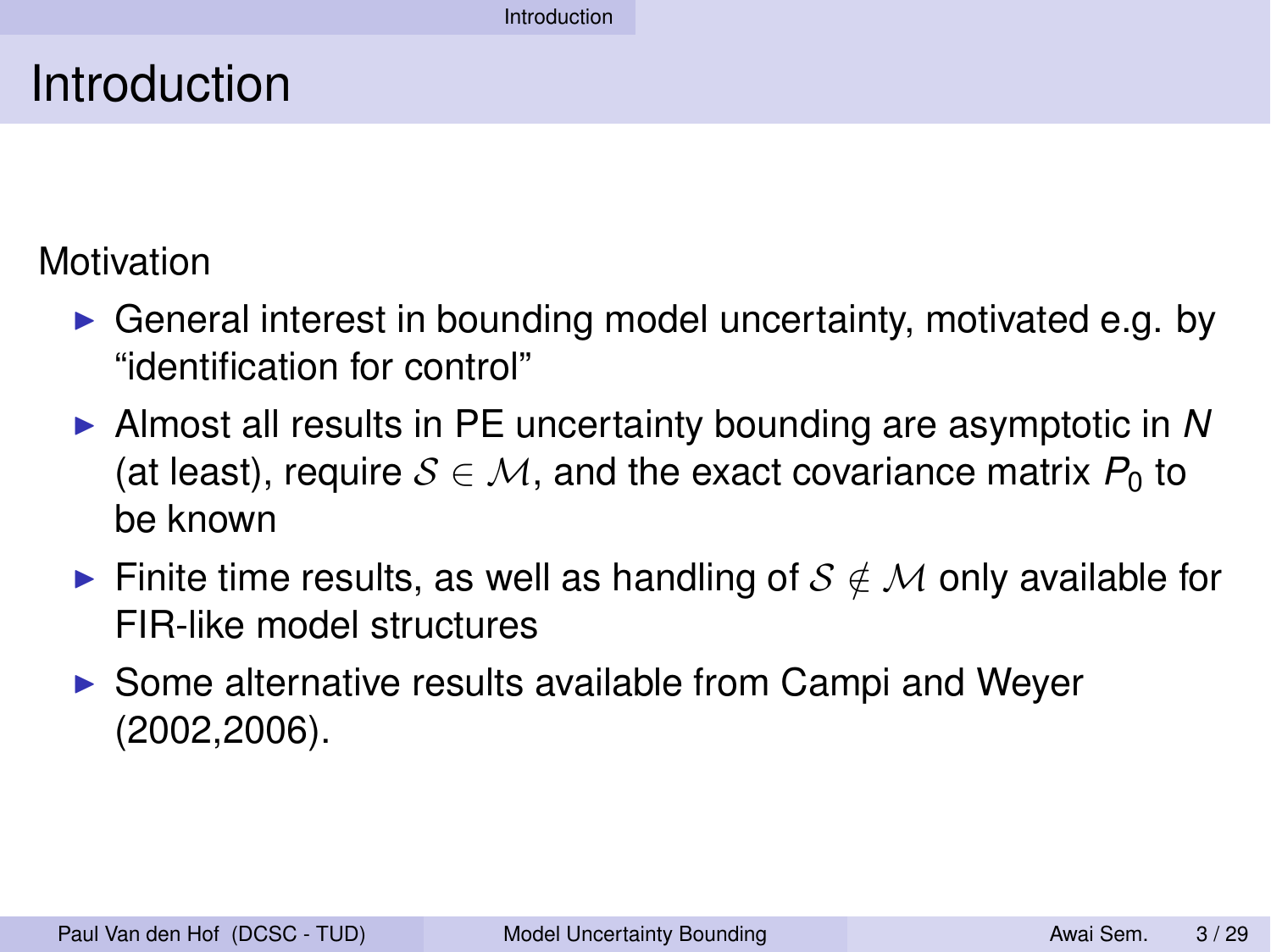### Main question

Explore the possibilities for probabilistic (parametric) model uncertainty bounding beyond the classical situation that relies heavily on asymptotics and consistent parameter estimates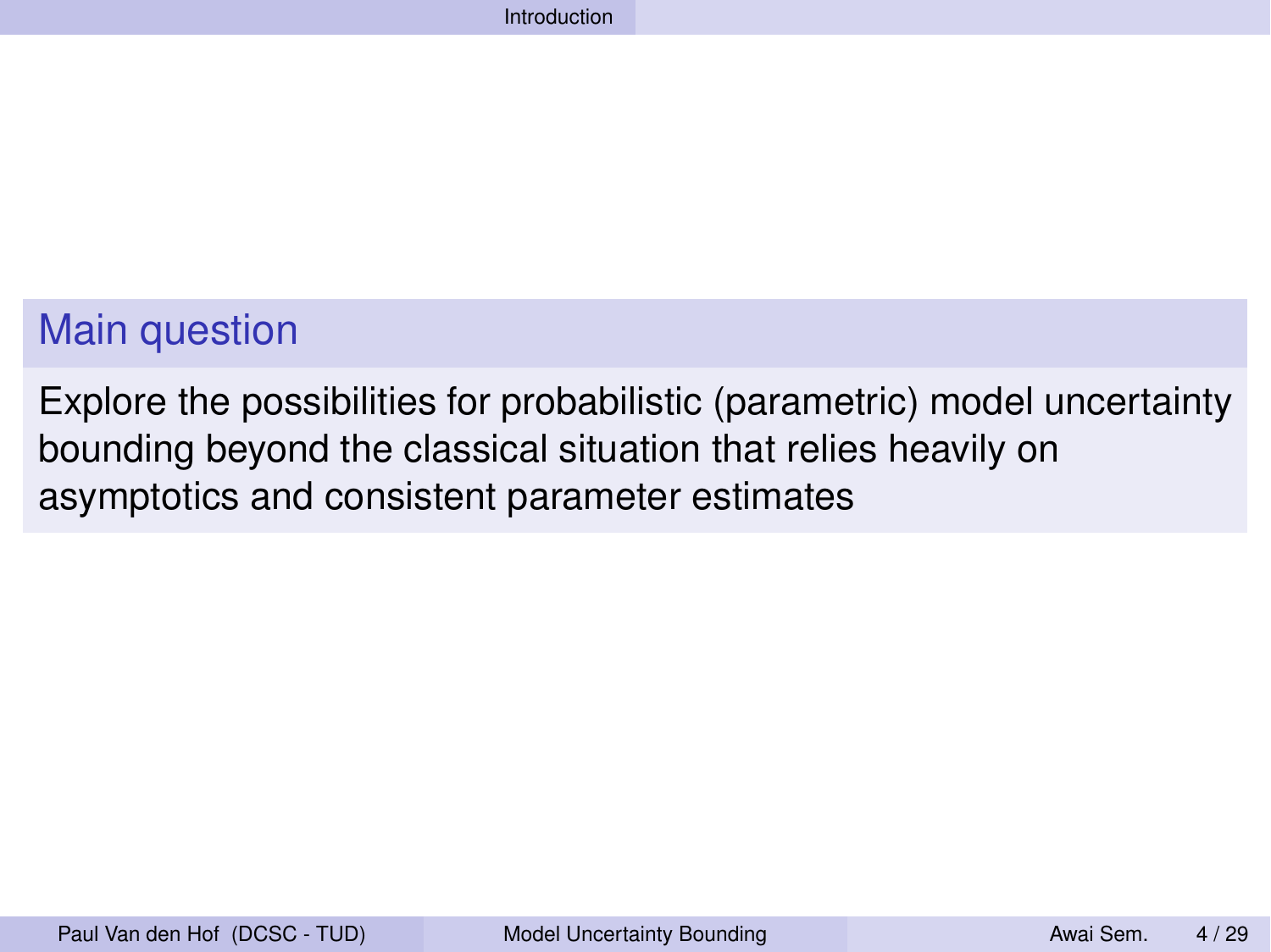## PE uncertainty bounds and hypothesis testing

#### The set-up

Data-generating system:

$$
y(t) = G_0(q)u(t) + H_0(q)e(t)
$$

with *e* a Gaussian white noise (for the moment). One-step ahead prediction error:

$$
\varepsilon(t,\theta) = H^{-1}(q,\theta) \left[ y(t) - G(q,\theta) \, u(t) \right]
$$

and the parameter estimator:

$$
\hat{\theta}_N = \arg \min_{\theta} V_N(\theta, Z^N)
$$
  
with  $V_N(\theta, Z^N) = \frac{1}{N} \sum_{t=1}^N \varepsilon^2(t, \theta),$ 

Note:

boldface  $\hat{\bm{\theta}}_{{\sf{N}}}$  denotes random variable, as opposed to single realization  $\hat{\theta}_{{\sf{N}}}$ .

Paul Van den Hof (DCSC - TUD) Model Uncertainty Bounding Number 1995 Awai Sem. 5/29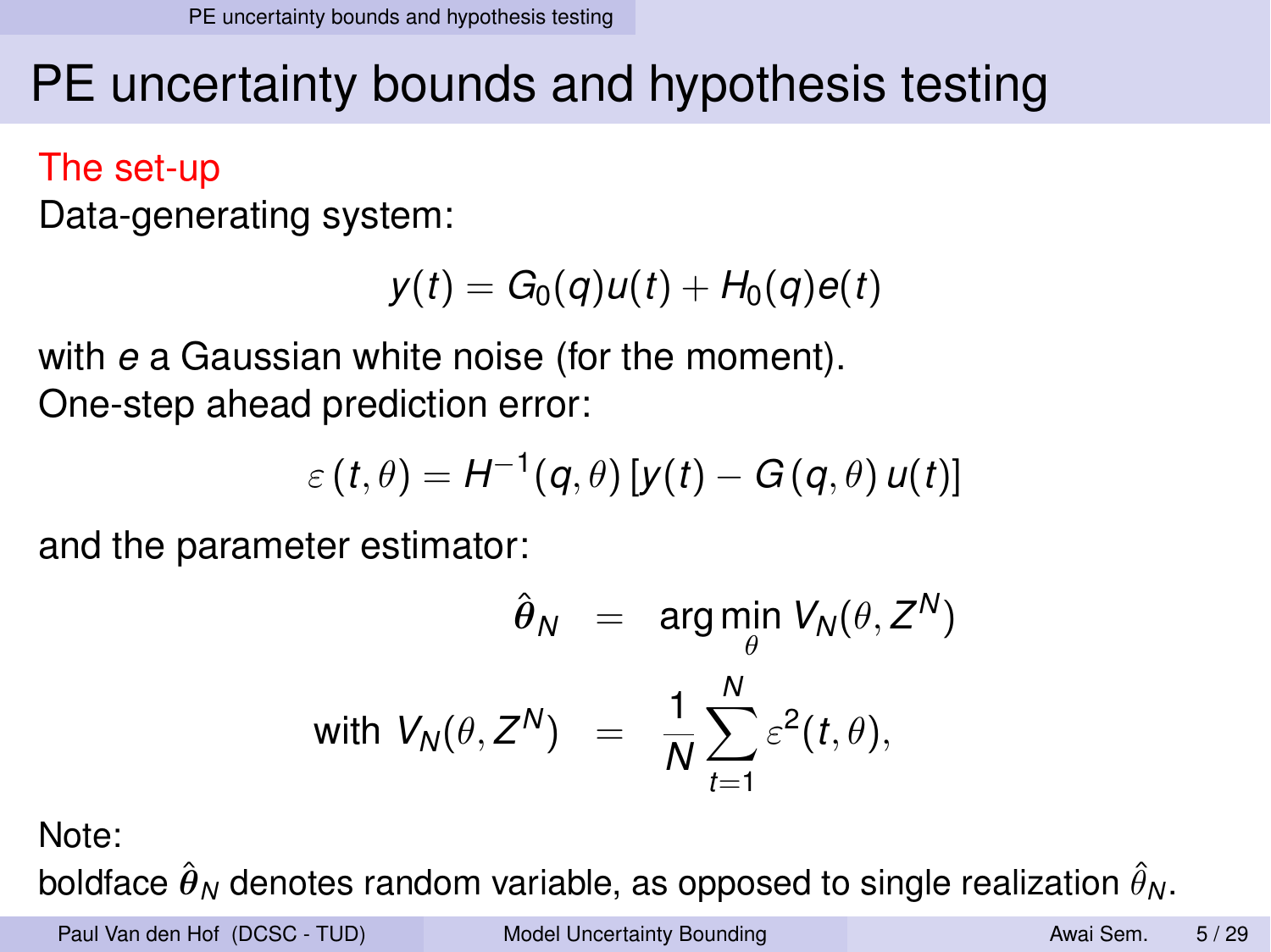Reasoning to arrive at uncertainty bounds Start with asymptotic distribution:

$$
\sqrt{N}(\hat{\theta}_N-\theta_0)\underset{N\to\infty}{\to}\mathcal{N}(0,P_0)
$$

and in quadratic form:

$$
N(\hat{\theta}_N - \theta_0)^T P_0^{-1}(\hat{\theta}_N - \theta_0) \underset{N \to \infty}{\to} \chi_d^2
$$

Then  $\hat{\theta}_N \in \mathcal{D}(\alpha, \theta_0)$  w.p.  $\alpha$ 



with

$$
\mathcal{D}(\alpha,\theta_0) := \left\{\theta \mid \mathbf{N}(\theta - \theta_0)^T \mathbf{P}_0^{-1}(\theta - \theta_0) \leq \chi^2_{d,\alpha}\right\}
$$

However; we want to say something about  $\theta_0!$ 

Paul Van den Hof (DCSC - TUD) Model Uncertainty Bounding Awai Sem. 6/29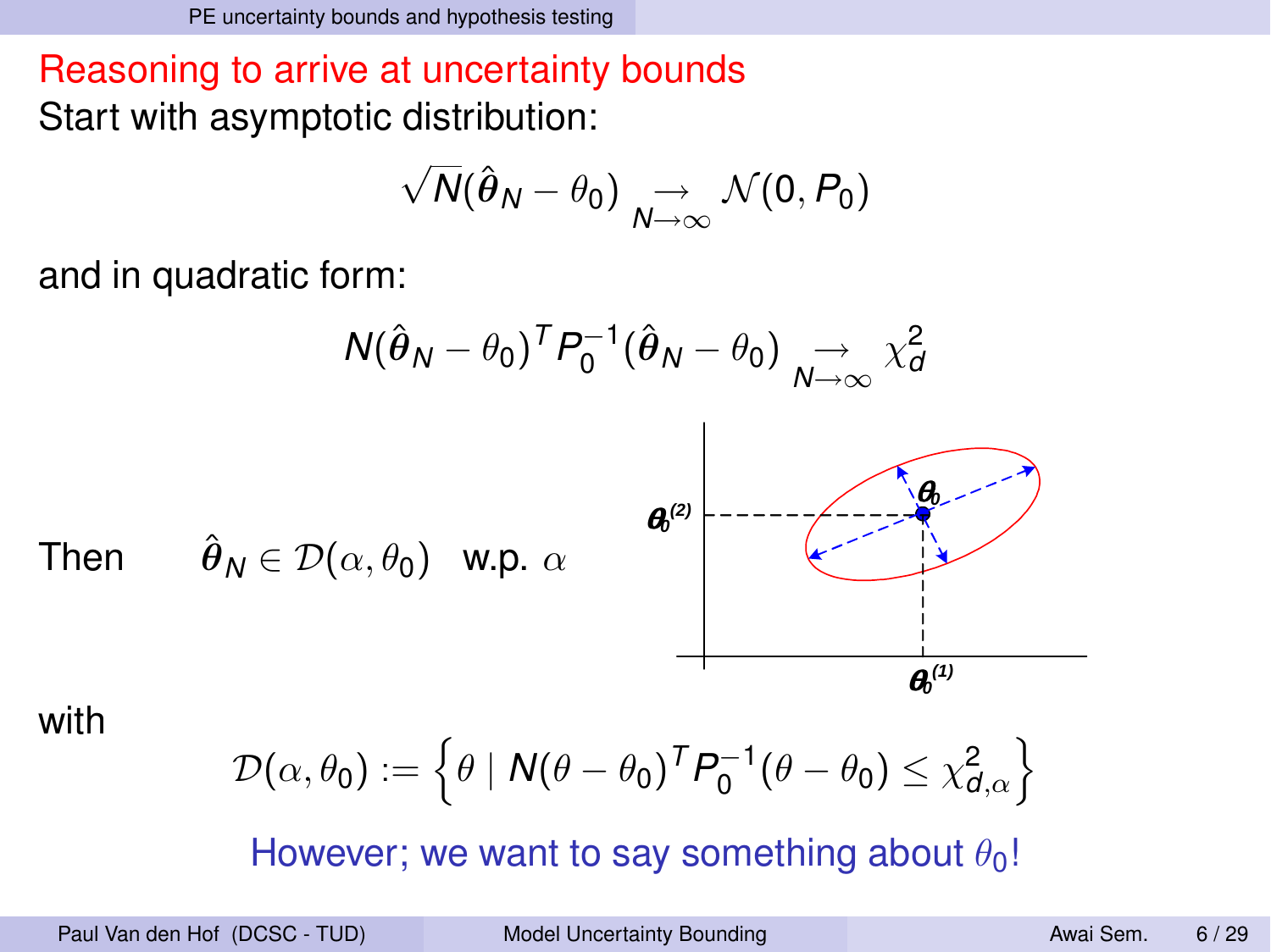Since for every realization  $\hat{\theta}_{{\sf N}}$ :

$$
\hat{\theta}_N \in \mathcal{D}(\alpha, \theta_0) \Leftrightarrow \theta_0 \in \mathcal{D}(\alpha, \hat{\theta}_N)
$$

it follows that

$$
\theta_0\in \mathcal{D}(\alpha,\hat{\theta}_N) \ \ \text{with probability}\ \alpha,
$$

with



Note that this is an uncertainty set that varies with every realization  $\hat{\theta}_N$  of  $\hat{\boldsymbol{\theta}}_N$ .

Paul Van den Hof (DCSC - TUD) Model Uncertainty Bounding Awai Sem. 7/29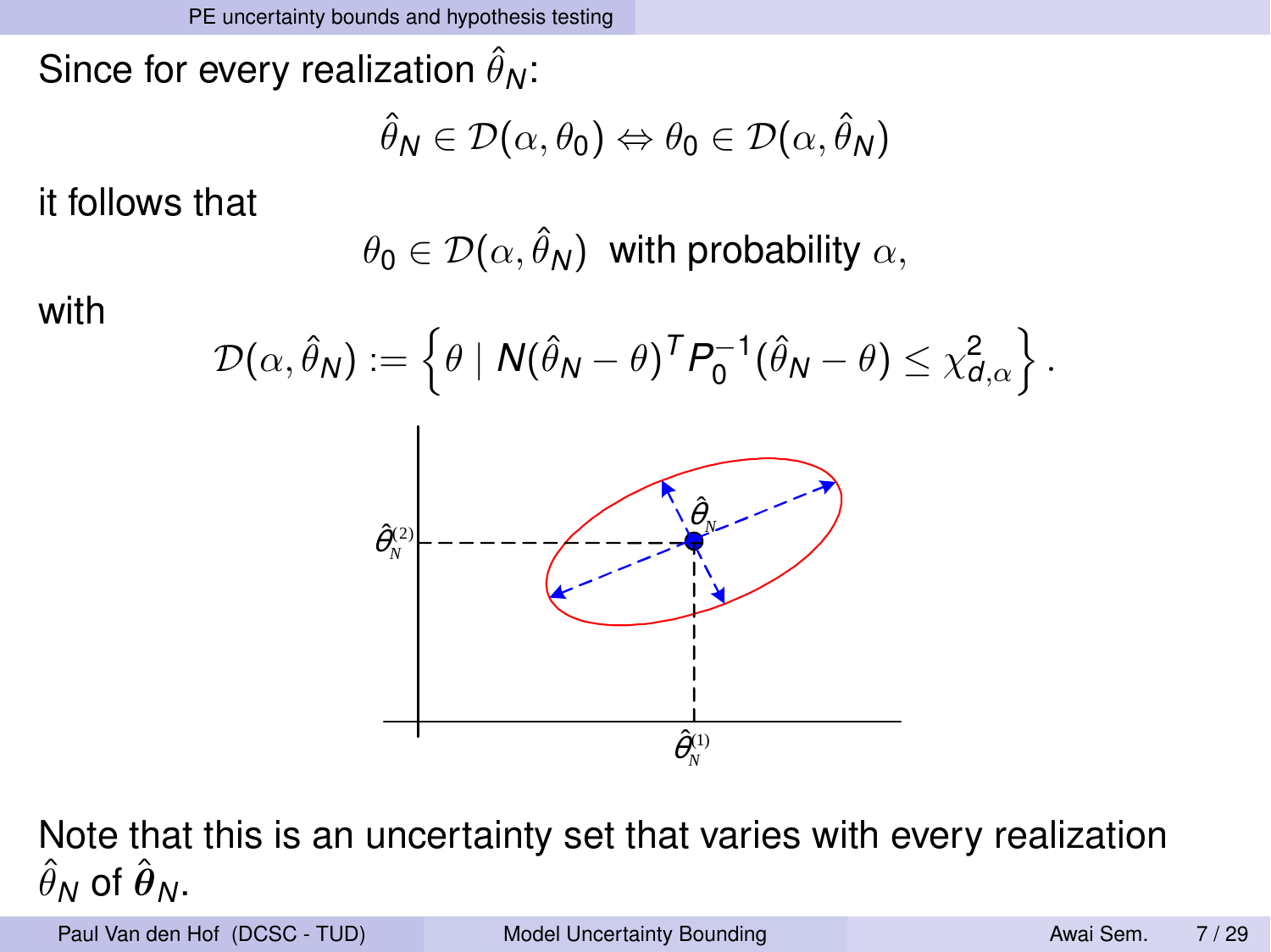#### Interpretation in terms of hypothesis test Test the null hypothesis  $H_0$ :  $\theta = \theta_0$ against the alternative hypothesis  $H_1: \theta \neq \theta_0$ on the basis of the test statistic:

$$
N(\hat{\boldsymbol{\theta}}_N - \boldsymbol{\theta})^T P_0^{-1}(\hat{\boldsymbol{\theta}}_N - \boldsymbol{\theta})
$$

that under  $H_0$  is known to have a (asymptotic)  $\chi_d^2$  distribution.

### Standard hypothesis test

For a given realization  $\hat{\theta}_N$ , select those values of  $\theta$  that are within an  $\alpha$ confidence bound of the test statistic.

### This leads to exactly the same ellipsoid

Test statistic is directly based on the estimator pdf. Is this necessary?

Paul Van den Hof (DCSC - TUD) Model Uncertainty Bounding New York New York Awai Sem. 8/29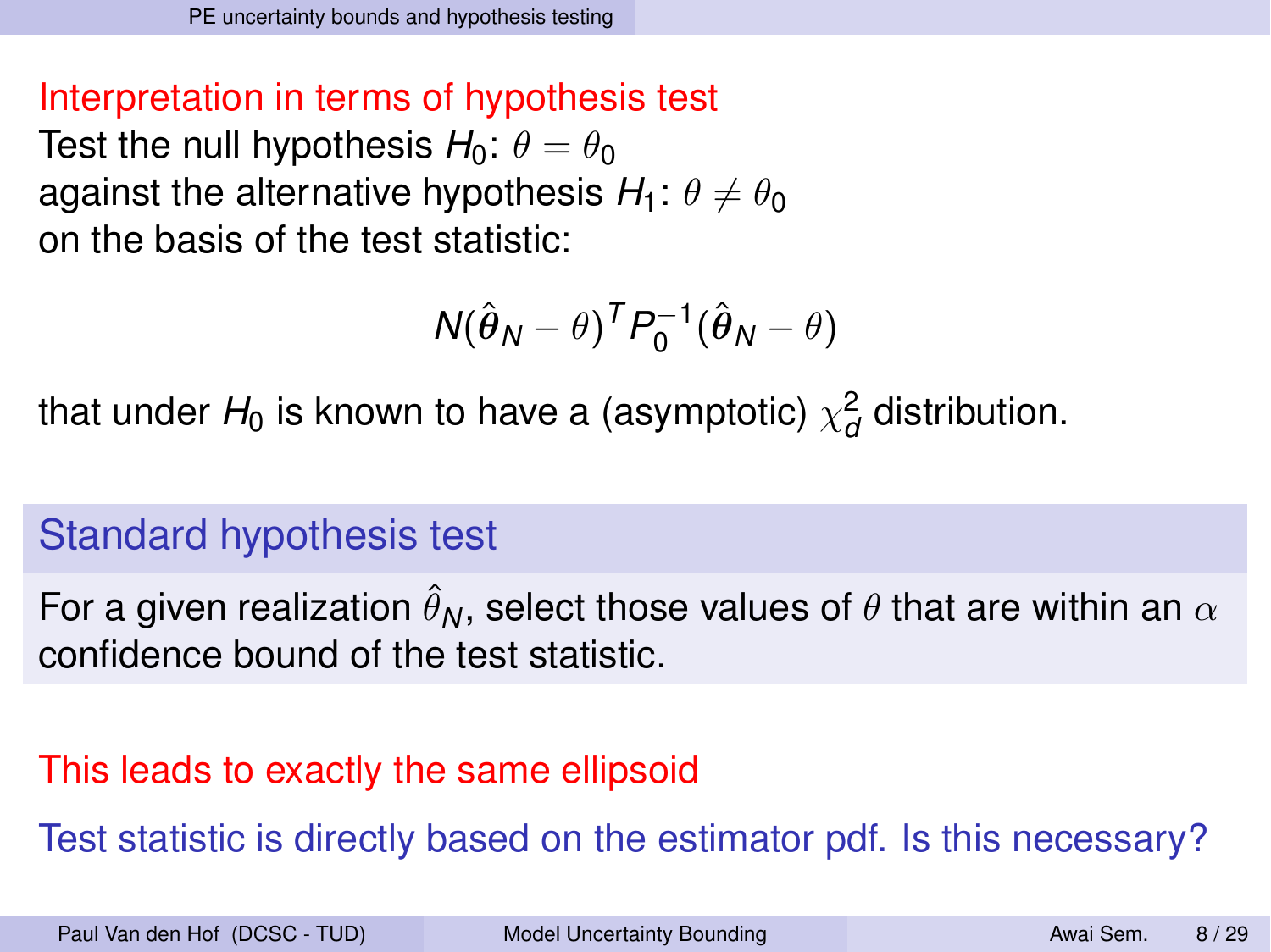## ARX models

#### Consider e.g ARX models:

$$
G(q, \theta) = \frac{B(q^{-1}, \theta)}{A(q^{-1}, \theta)}, \qquad H(q, \theta) = \frac{1}{A(q^{-1}, \theta)}
$$

$$
\hat{y}(t|t-1; \theta) = \varphi^{T}(t)\theta
$$
with  $\varphi^{T}(t) = [-y(t-1)\cdots - y(t-n_{a}) u(t) \cdots u(t-n_{b}+1)].$   
By denoting

$$
\Phi = \left(\begin{array}{c} \varphi^{\mathcal{T}}(1) \\ \vdots \\ \varphi^{\mathcal{T}}(N) \end{array}\right) \text{ and } \mathbf{e} = \left[e(1) \cdots e(N)\right]^{\mathcal{T}}
$$

and using  $S \in \mathcal{M}$ , it follows that

$$
\hat{\boldsymbol{\theta}}_N = \theta_0 + (\mathbf{\Phi}^T \mathbf{\Phi})^{-1} \mathbf{\Phi}^T \mathbf{e}.
$$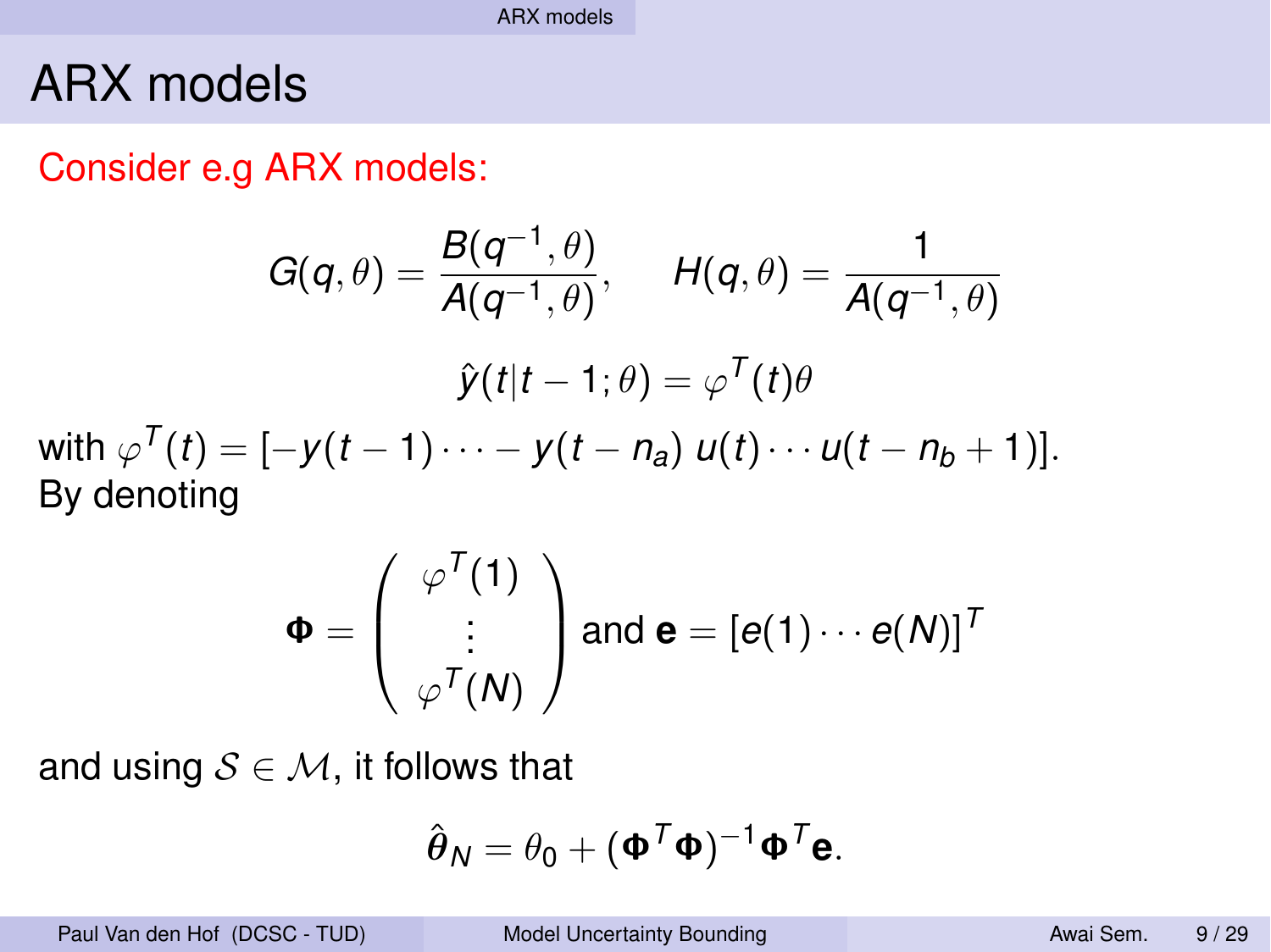Following classical PE analysis:

$$
\sqrt{N}(\hat{\boldsymbol{\theta}}_N - \theta_0) \underset{N \to \infty}{\to} \mathcal{N}(0, P_0)
$$

with

$$
P_0 = (\lim_{N\to\infty} \mathbb{E}[\frac{1}{N}\boldsymbol{\Phi}^T\boldsymbol{\Phi}])^{-1}\cdot \sigma_e^2.
$$

According to the hypothesis testing procedure discussed before:

Paul Van den Hof (DCSC - TUD) Model Uncertainty Bounding Number 2014 Awai Sem. 10 / 29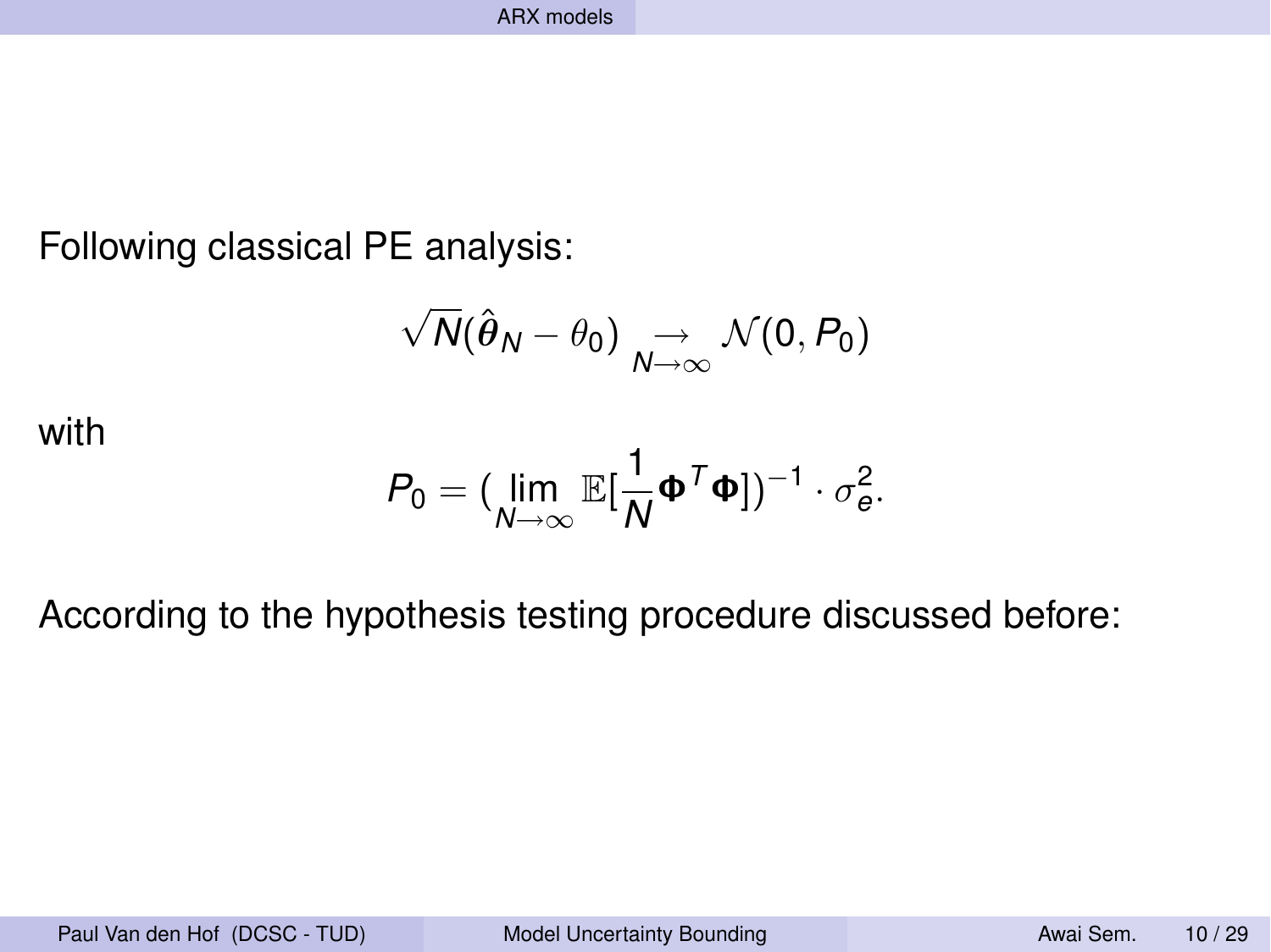### Classical Result 1

On the basis of the test statistic

$$
N(\hat{\boldsymbol{\theta}}_N - \theta)^T P_0^{-1}(\hat{\boldsymbol{\theta}}_N - \theta)
$$

it follows that asymptotically in  $N$ ,  $\theta_0 \in \mathcal{D}(\alpha, \hat{\theta}_N)$  w.p.  $\alpha$ , with

$$
\mathcal{D}(\alpha, \hat{\theta}_N) := \{ \theta \mid N(\hat{\theta}_N - \theta)^T P_0^{-1} (\hat{\theta}_N - \theta) \leq \chi^2_{d,\alpha} \}. \tag{1}
$$

This result is built on the asymptotic normality of the term  $(Φ<sup>T</sup>Φ)<sup>-1</sup>Φ<sup>T</sup>$ e.

#### Note:  $P_0$  will generally be unknown.

Paul Van den Hof (DCSC - TUD) Model Uncertainty Bounding New Awai Sem. 11/29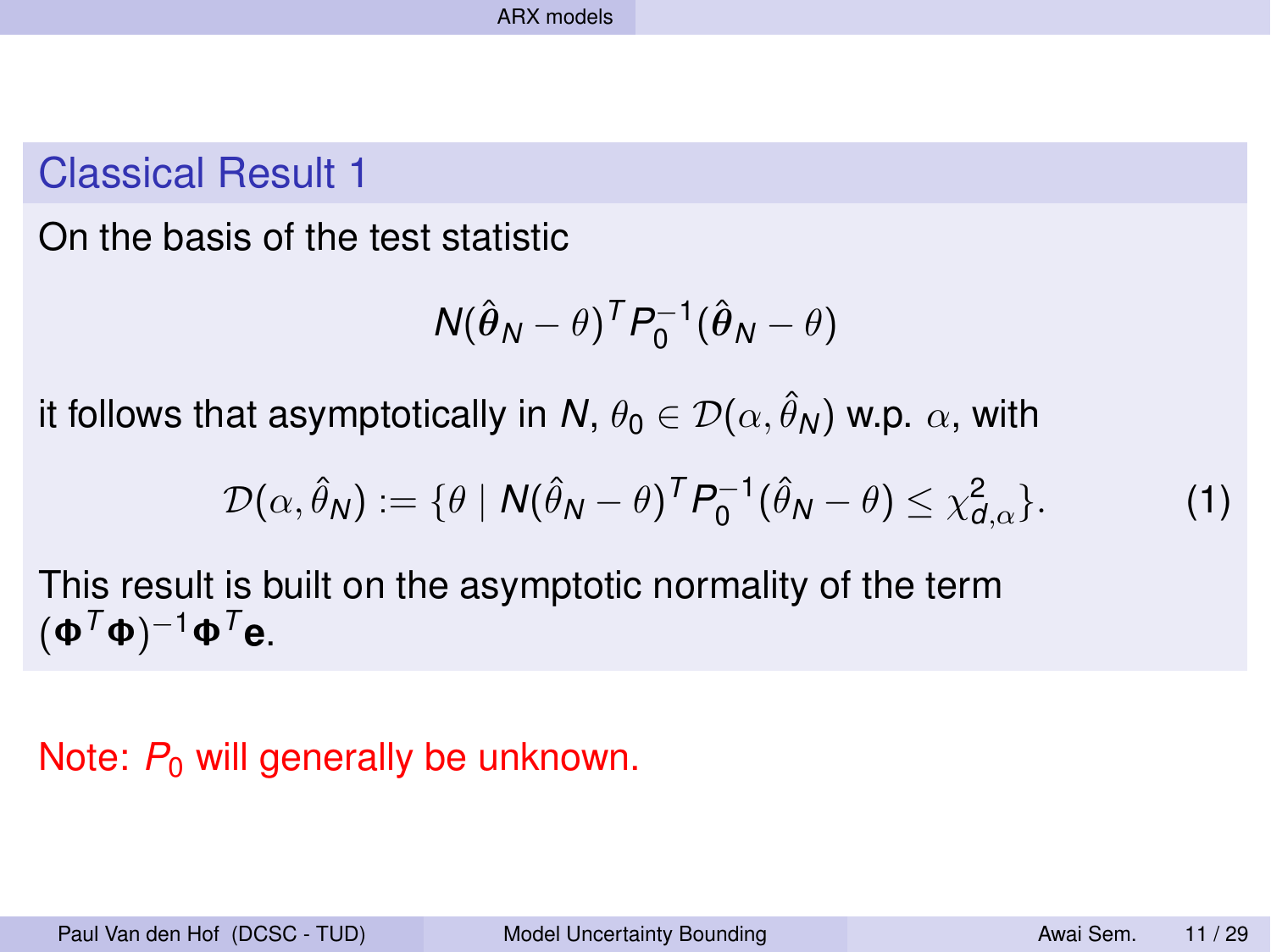Looking for an alternative test-statistic

$$
\hat{\boldsymbol{\theta}}_{\boldsymbol{N}}-\theta_{\boldsymbol{0}}=(\boldsymbol{\Phi}^{\boldsymbol{\mathcal{T}}}\boldsymbol{\Phi})^{-1}\boldsymbol{\Phi}^{\boldsymbol{\mathcal{T}}}\boldsymbol{\mathsf{e}}
$$

 $W$ ith svd:  $\mathbf{\Phi}^{\mathcal{T}} = \mathbf{U} \mathbf{\Sigma} \mathbf{V}^{\mathcal{T}},$  this can be written as

$$
\Sigma \mathbf{U}^T(\hat{\boldsymbol{\theta}}_N - \theta_0) = \mathbf{V}^T \mathbf{e}.
$$

With the central limit theorem:

$$
\mathbf{V}^T \mathbf{e} \underset{N \to \infty}{\to} \mathcal{N}(0, \sigma_e^2 I)
$$

leading to the test statistic:

$$
\frac{1}{\sigma_e^2} (\hat{\boldsymbol{\theta}}_N - \boldsymbol{\theta})^T \mathbf{U} \mathbf{\Sigma}^2 \mathbf{U}^T (\hat{\boldsymbol{\theta}}_N - \boldsymbol{\theta}) =
$$
\n
$$
= \frac{1}{\sigma_e^2} (\hat{\boldsymbol{\theta}}_N - \boldsymbol{\theta})^T \mathbf{\Phi}^T \mathbf{\Phi} (\hat{\boldsymbol{\theta}}_N - \boldsymbol{\theta})
$$

known to be (asymptotically)  $\chi_{\bm d}^{\bm 2}$  distributed under  $\theta=\theta_{\bm 0}.$ 

Paul Van den Hof (DCSC - TUD) Model Uncertainty Bounding Number 2014 Awai Sem. 12/29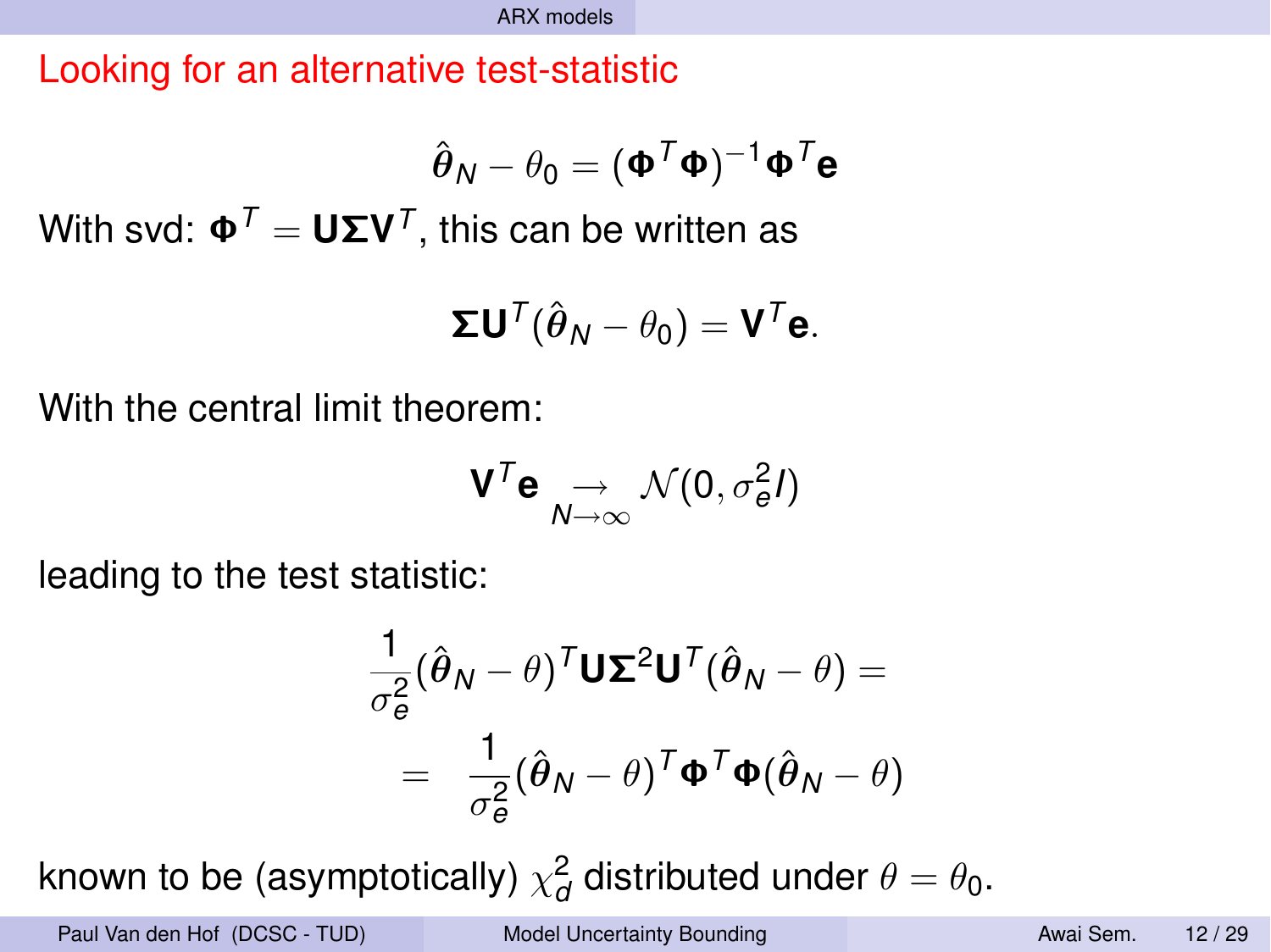#### Alternative Result 2

On the basis of the test statistic

$$
\frac{1}{\sigma_e^2}(\hat{\boldsymbol{\theta}}_N - \boldsymbol{\theta})^T \boldsymbol{\Phi}^T \boldsymbol{\Phi} (\hat{\boldsymbol{\theta}}_N - \boldsymbol{\theta})
$$

it follows that asymptotically in  $\mathcal{N},\,\theta_0\in\mathcal{D}(\alpha,\hat{\theta}_\mathcal{N})$  w.p.  $\alpha,$  with

$$
\mathcal{D}(\alpha,\hat{\theta}_N) := \{\theta \mid \frac{1}{\sigma_{\theta}^2} (\hat{\theta}_N - \theta)^T \Phi^T \Phi (\hat{\theta}_N - \theta) \leq \chi_{d,\alpha}^2\}.
$$
 (2)

This result is built on the asymptotic normality of the term  $V<sup>T</sup>e$ .

## Note: All terms in the uncertainty set are known, except  $\sigma_{\mathbf{e}}^2$ .

Paul Van den Hof (DCSC - TUD) Model Uncertainty Bounding Awai Sem. 13/29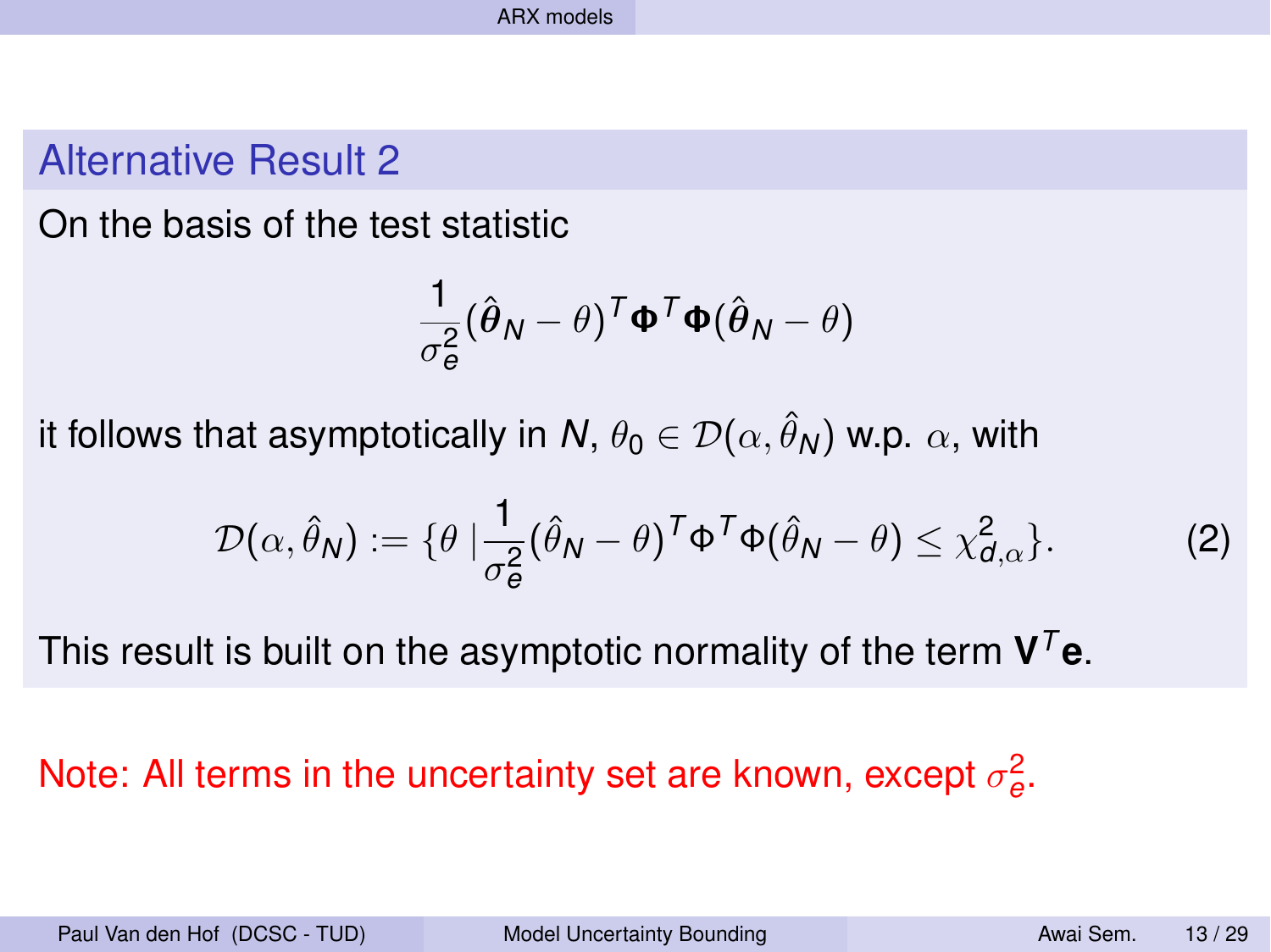## Intermediate discussion

- If unknown  $P_0$  (Result 1) is replaced by sample-estimate, both results become exactly the same!
- In Result 1, this replacement is a compromise, in Result 2 it is not.
- ► When  $\sigma_e^2$  is to be estimated also, the  $\chi^2_{\sigma}$  distributions need to be replaced by  $\mathcal F$  distributions.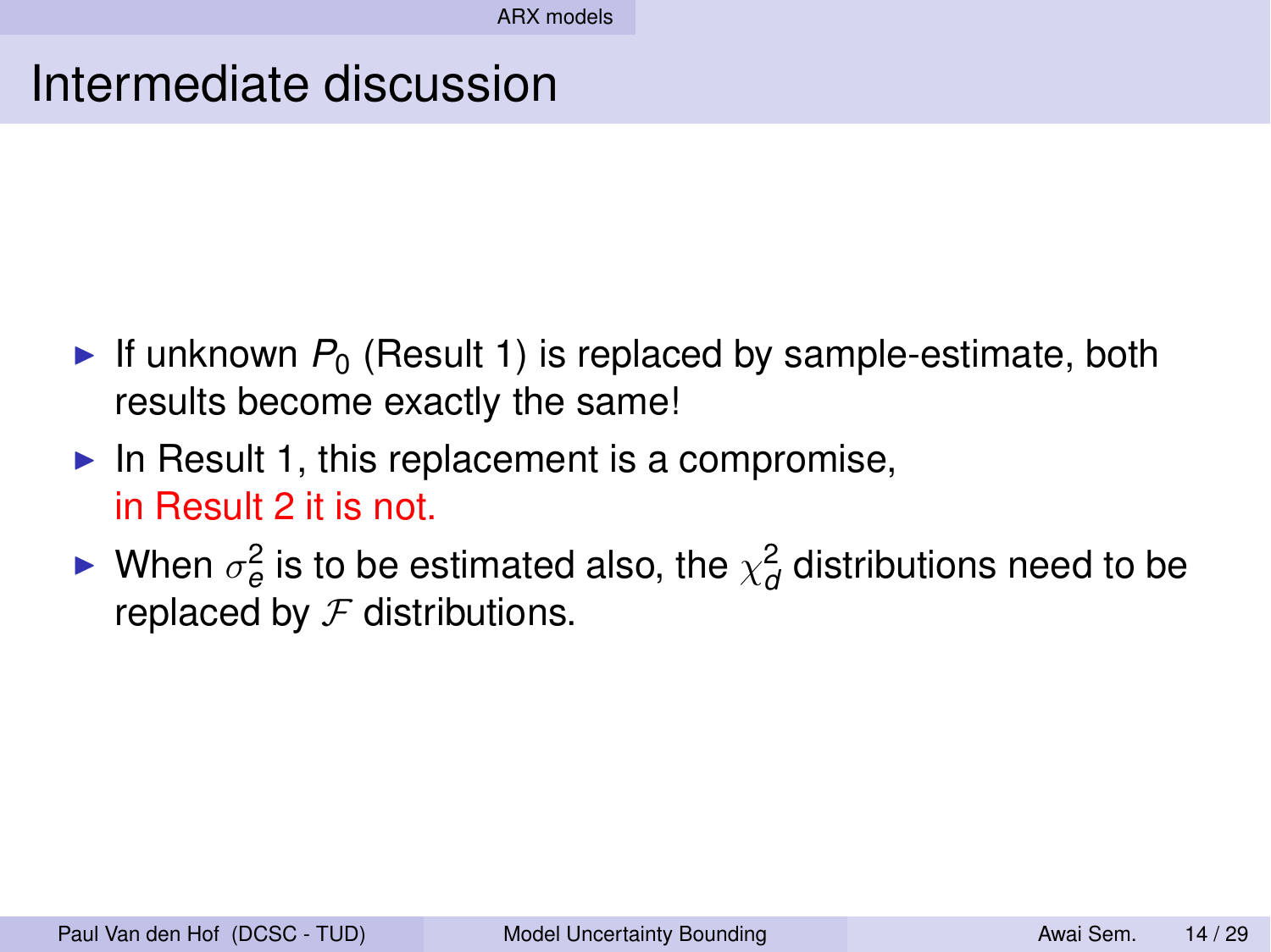## Reflection on finite-time perspectives

The two results rely on asymptotic normality of:

$$
(\Phi^T \Phi)^{-1} \Phi^T e
$$
 Result 1  
 $V^T e$  Result 2

Verification in simulation example of 1st order ARX model:

$$
\varepsilon(t,\theta)=(1+0.5q^{-1})y(t)+0.9u(t)
$$

Input signal and noise signal are unit variance Gaussian white noise. Evaluate, for different values of *N*, 5000 Monte Carlo results of the relevant random variables above, and show the test statistics:

Paul Van den Hof (DCSC - TUD) Model Uncertainty Bounding Awai Sem. 15/29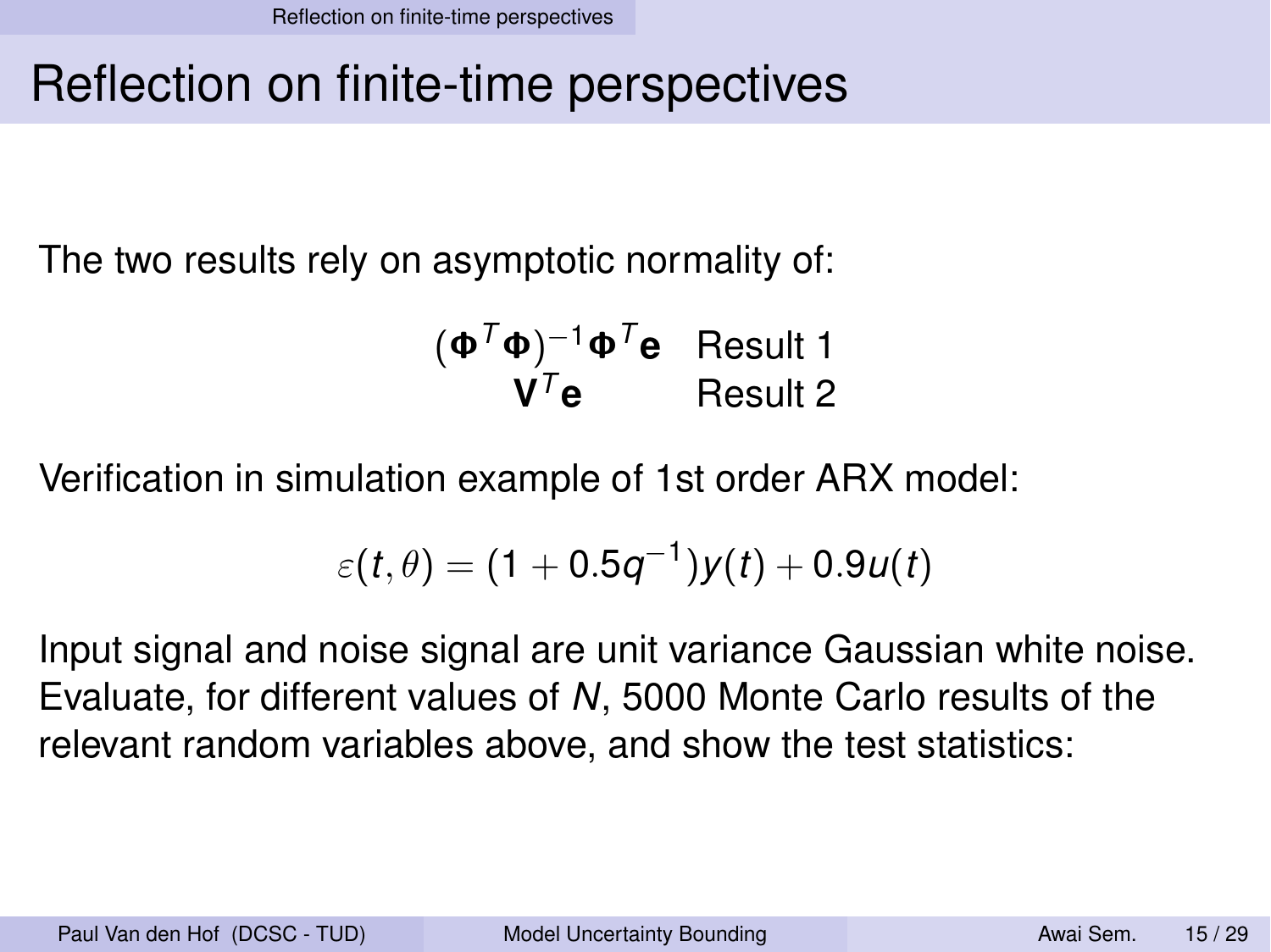## $\chi^2$  test statistics:

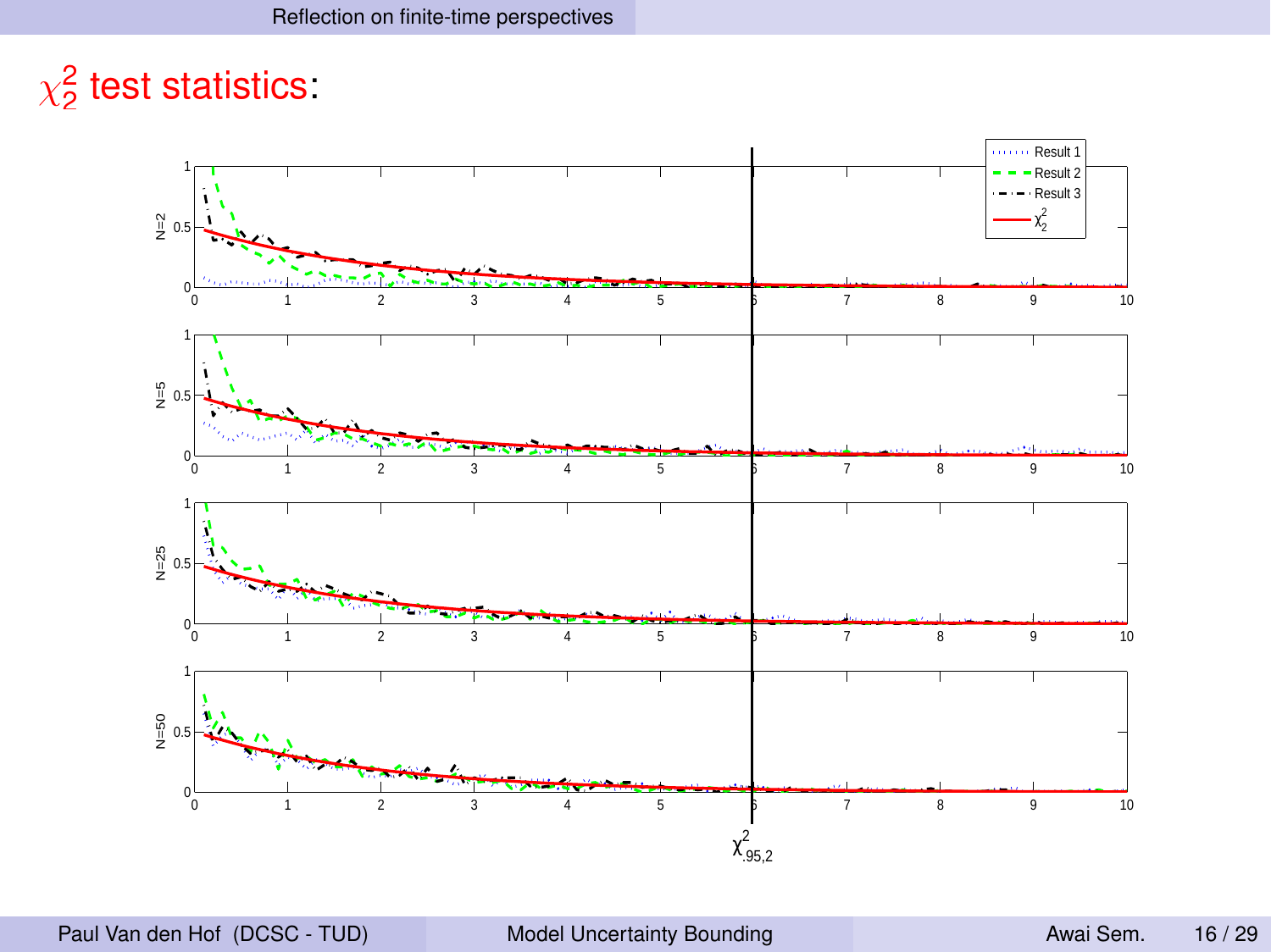#### Coverage rates for  $\alpha = 0.95$ :

|                                                  |  | $N = 2$   $N = 5$   $N = 25$   $N = 50$ |
|--------------------------------------------------|--|-----------------------------------------|
| │ Result 1 │ 0.1810 │ 0.5530 │ 0.8320 │ 0.8760 │ |  |                                         |
| Result 2   0.9610   0.9500   0.9590   0.9550     |  |                                         |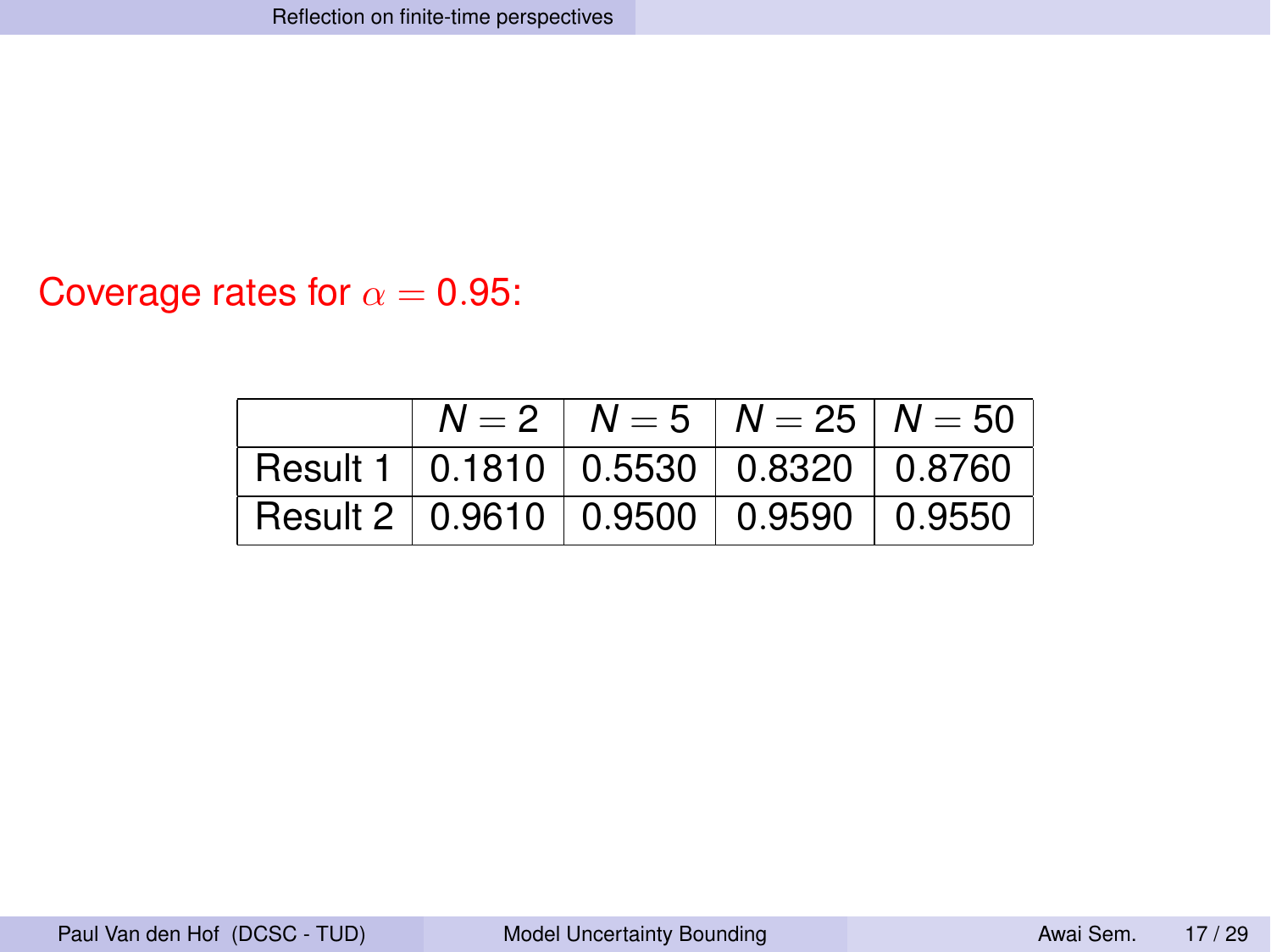#### Further justification of this result

Lemma

If **V** and **e** are independent, **V** unitary and  $e(t) \in \mathcal{N}(0, \sigma_e^2)$ , then  ${\mathbf V}^{\mathcal T} {\mathbf e} \in {\mathcal N}(0,\sigma_{\boldsymbol e}^2)$  for any value of  ${\mathcal N}.$ 

Note: Independence of **V** and **e** is formally not satisfied for ARX models (due to correlation between Φ and **e**). However the deteriorating effect of this seems minimal.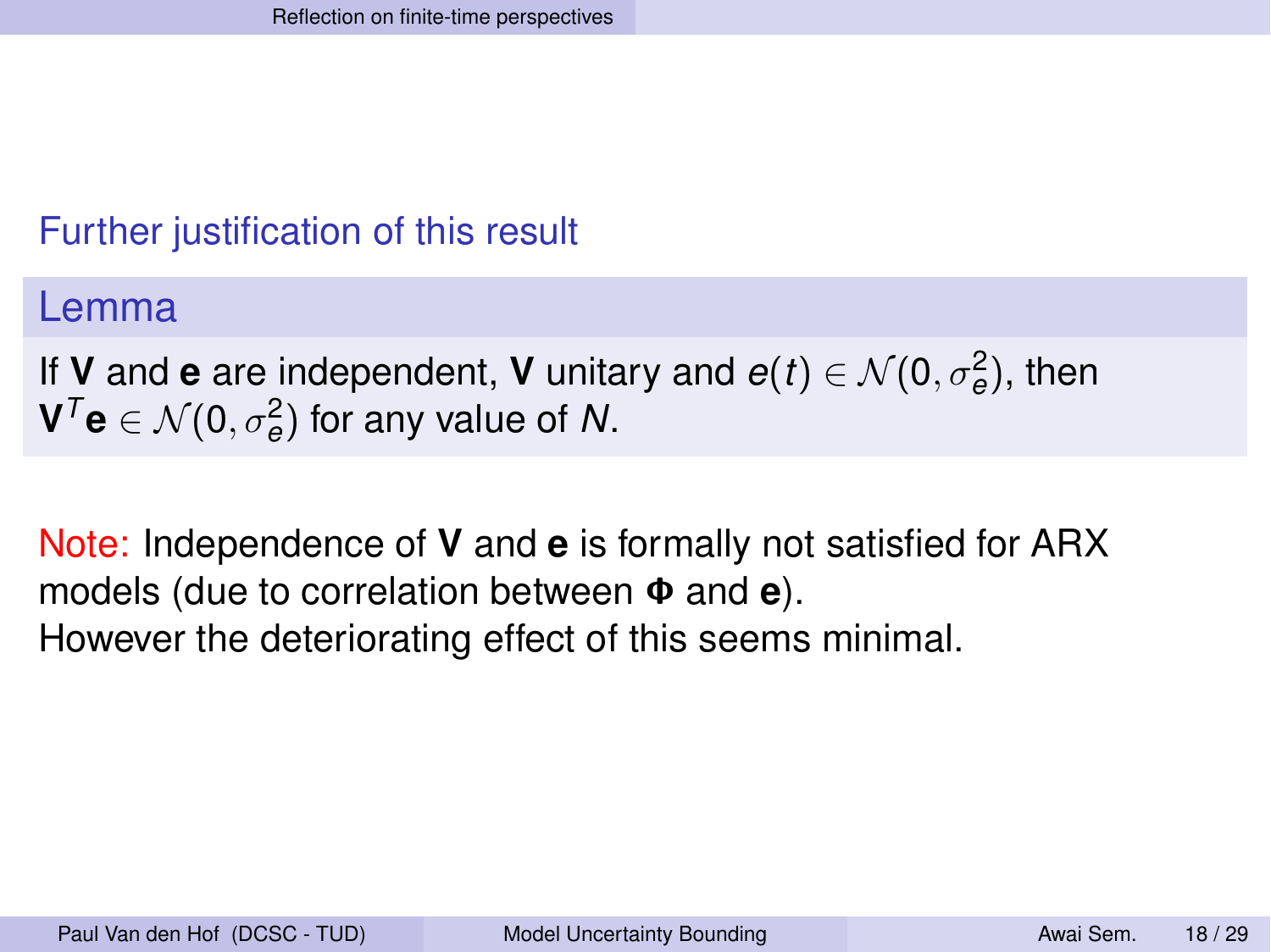### **Observation**

Replacing (covariance) matrices by sample estimates in parameter uncertainty bounds is not at all a comprise, but rather well justified from a statistical and a practical point of view.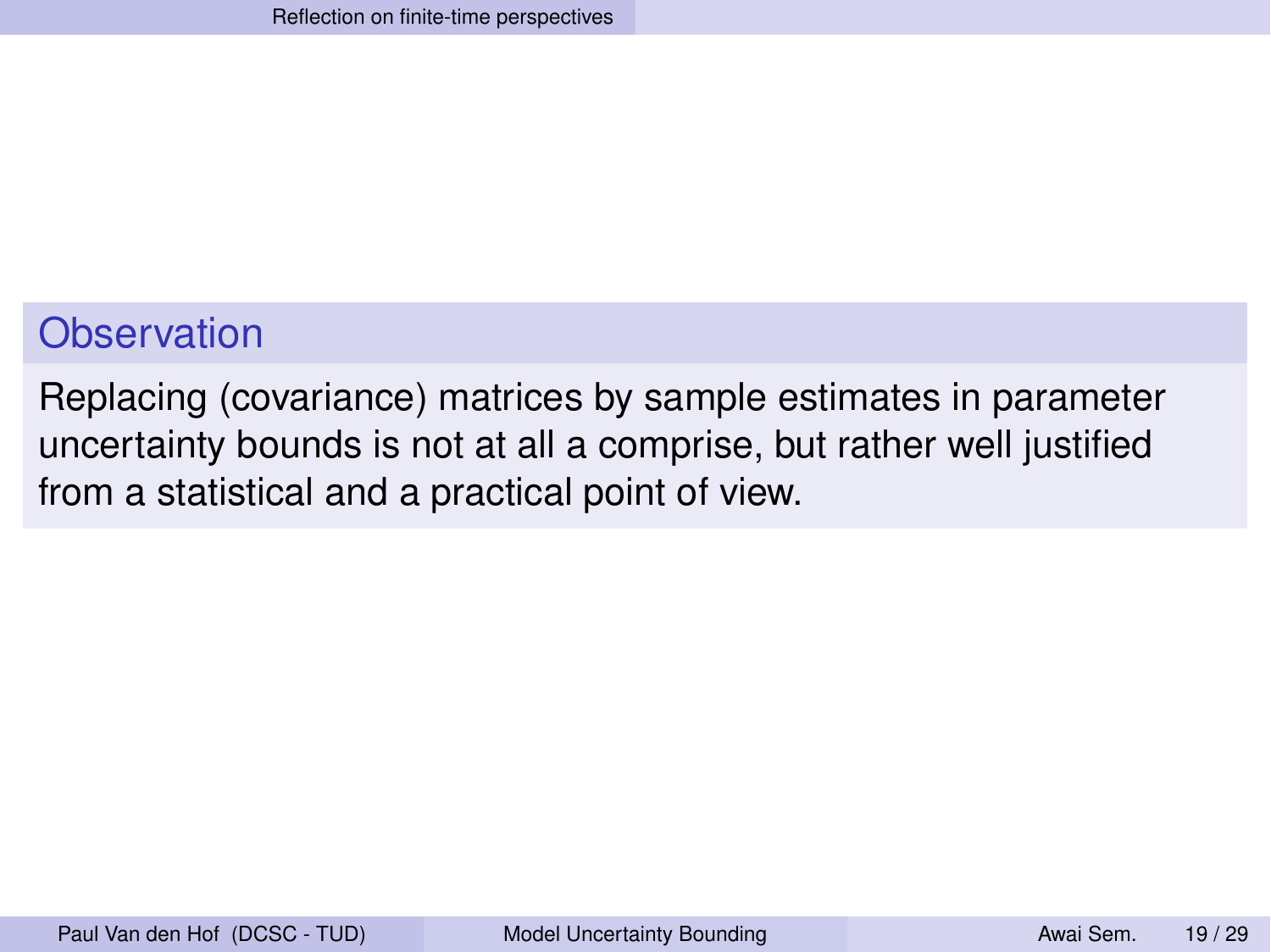# A likelihood perspective

When **e** is Gaussian (as assumed here) we can phrase the results in a likelihood framework, with the log-likelihood:

$$
\log f_y(\theta; y^N) = -\frac{N}{2} \log(2\pi) - N \log \sigma_e - \frac{N}{2\sigma_e^2} V_N(\theta).
$$

Define the generalized likelihood ratio  $L_G(\theta)$  as (Kay, 1998):

$$
\mathcal{L}_G(\theta) = \frac{f_{\mathcal{Y}}(\theta; \mathcal{y}^N)}{\mathsf{sup}_\theta \, f_{\mathcal{Y}}(\theta; \mathcal{y}^N)} = \frac{f_{\mathcal{Y}}(\theta; \mathcal{y}^N)}{f_{\mathcal{Y}}(\hat{\theta}_N; \mathcal{y}^N)}
$$

with  $\hat{\theta}_N$  the maximum likelihood estimator. Then (Kay, 1998):

$$
-2\log L_G(\theta_0)\to \chi_d^2
$$

As a result,  $-2 \log L_G(\theta)$  can be used as a test statistic for quantifying the model uncertainty.

Paul Van den Hof (DCSC - TUD) Model Uncertainty Bounding Awai Sem. 20/29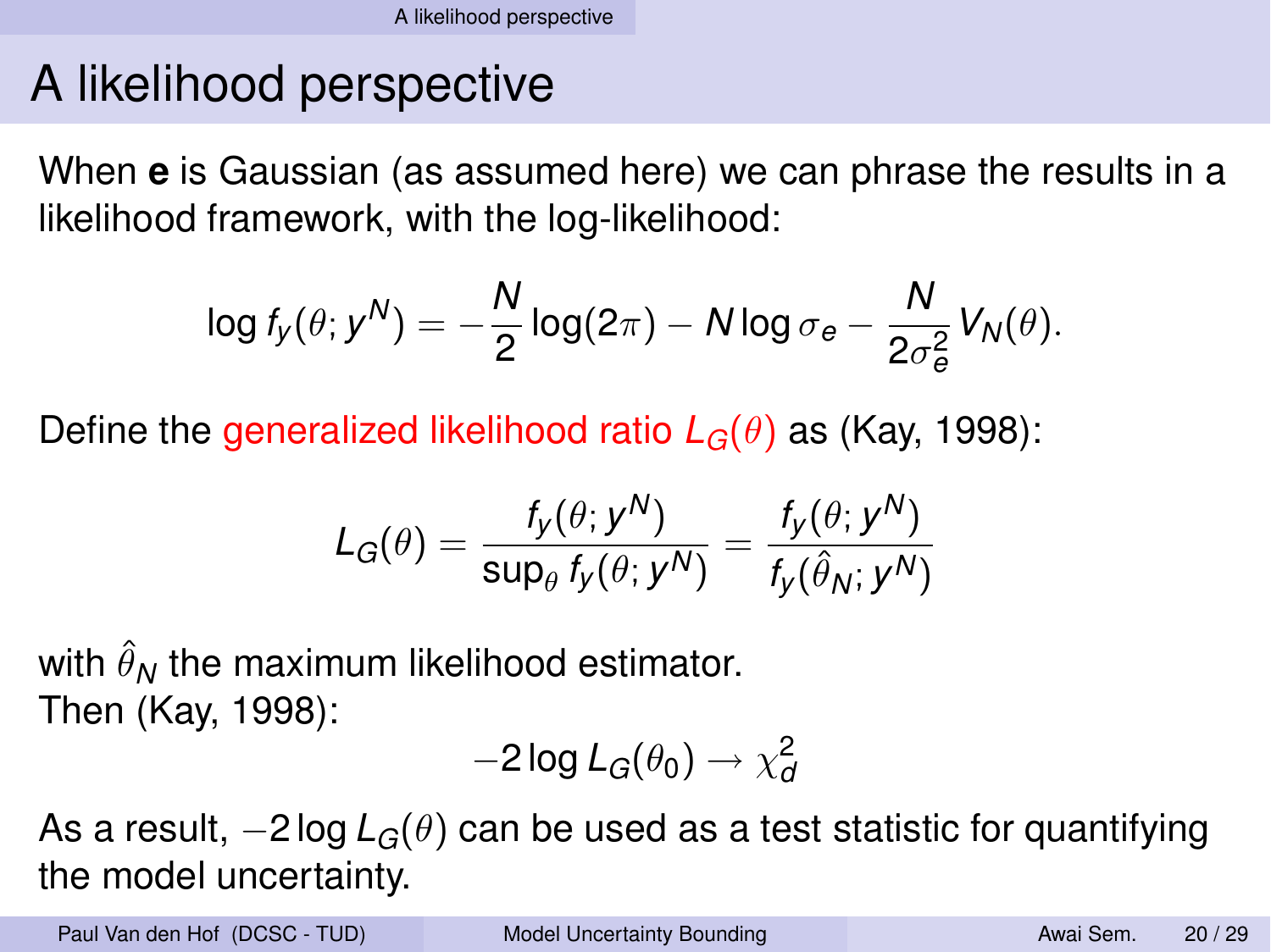#### **Proposition**

For the ARX models considered,

$$
-2 \log L_G(\theta_0) = \frac{N}{\sigma_e^2} \left[ V_N(\theta_0) - V_N(\hat{\theta}_N) \right]
$$
  
= 
$$
\frac{N}{\sigma_e^2} (\hat{\theta}_N - \theta_0)^T \frac{1}{N} \Phi^T \Phi(\hat{\theta}_N - \theta_0)
$$

### **Observation**

Uncertainty bounding Result 2 is equivalent to a generalized likelihood ratio test, and comes down to considering a level set of the identification cost function  $V_\mathsf{N}(\theta)$ , i.e.  $\theta_\mathsf{0}\in\mathcal{D}(\alpha,\hat{\theta}_\mathsf{N})$  w.p.  $\alpha$  with

$$
\mathcal{D}(\alpha,\hat{\theta}_N)=\{\theta\mid \frac{N}{\sigma_{\theta}^2}[V_N(\theta)-V_N(\hat{\theta}_N)]\leq \chi_{d,\alpha}^2\}.
$$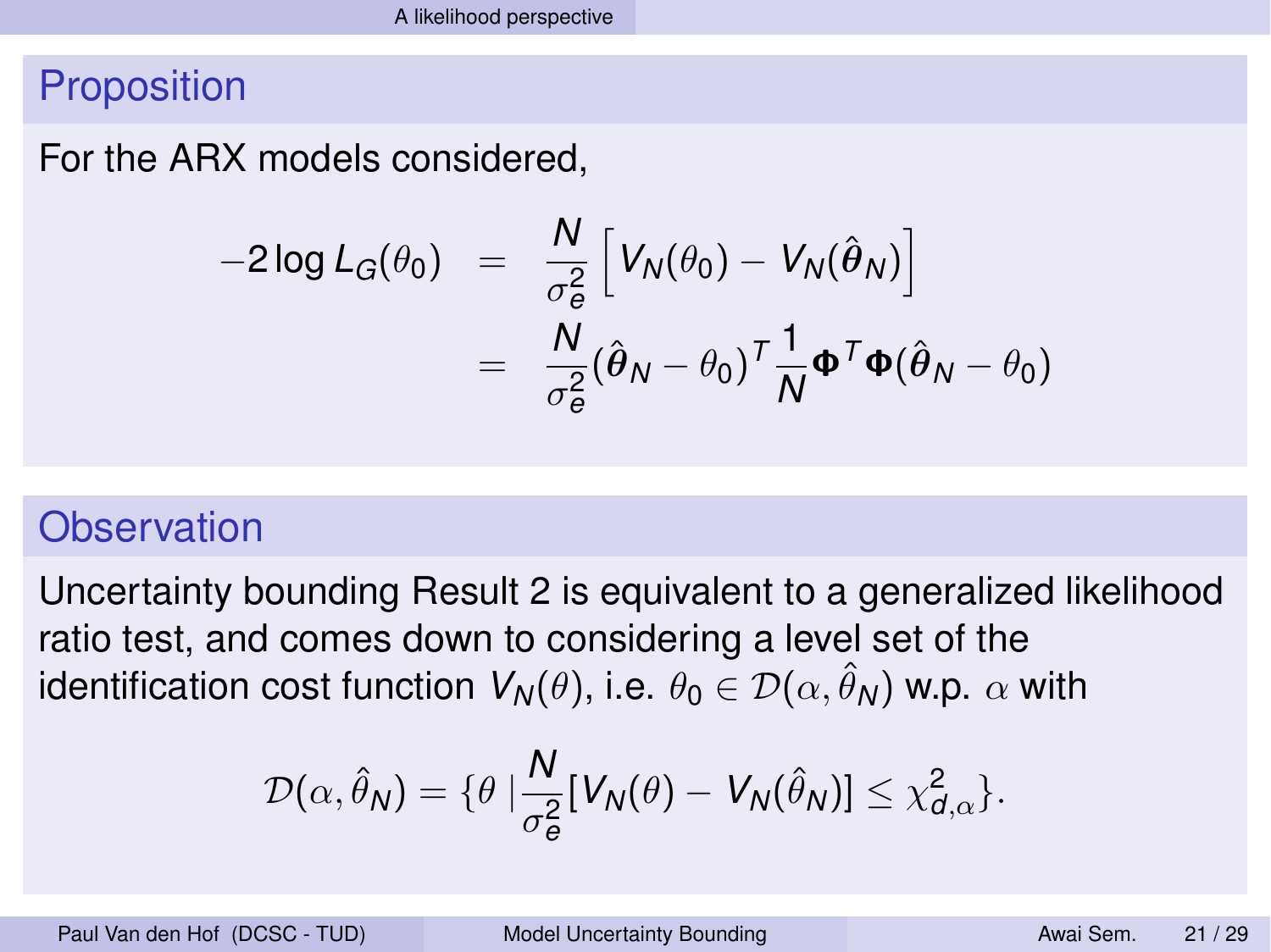## Output error models

Can the same mechanisms be used for nonlinearly parametrized (Output error) models?

$$
\varepsilon(t,\theta)=y(t)-\frac{B(q^{-1},\theta)}{F(q^{-1},\theta)}u(t)
$$

Paul Van den Hof (DCSC - TUD) Model Uncertainty Bounding Model Awai Sem. 22/29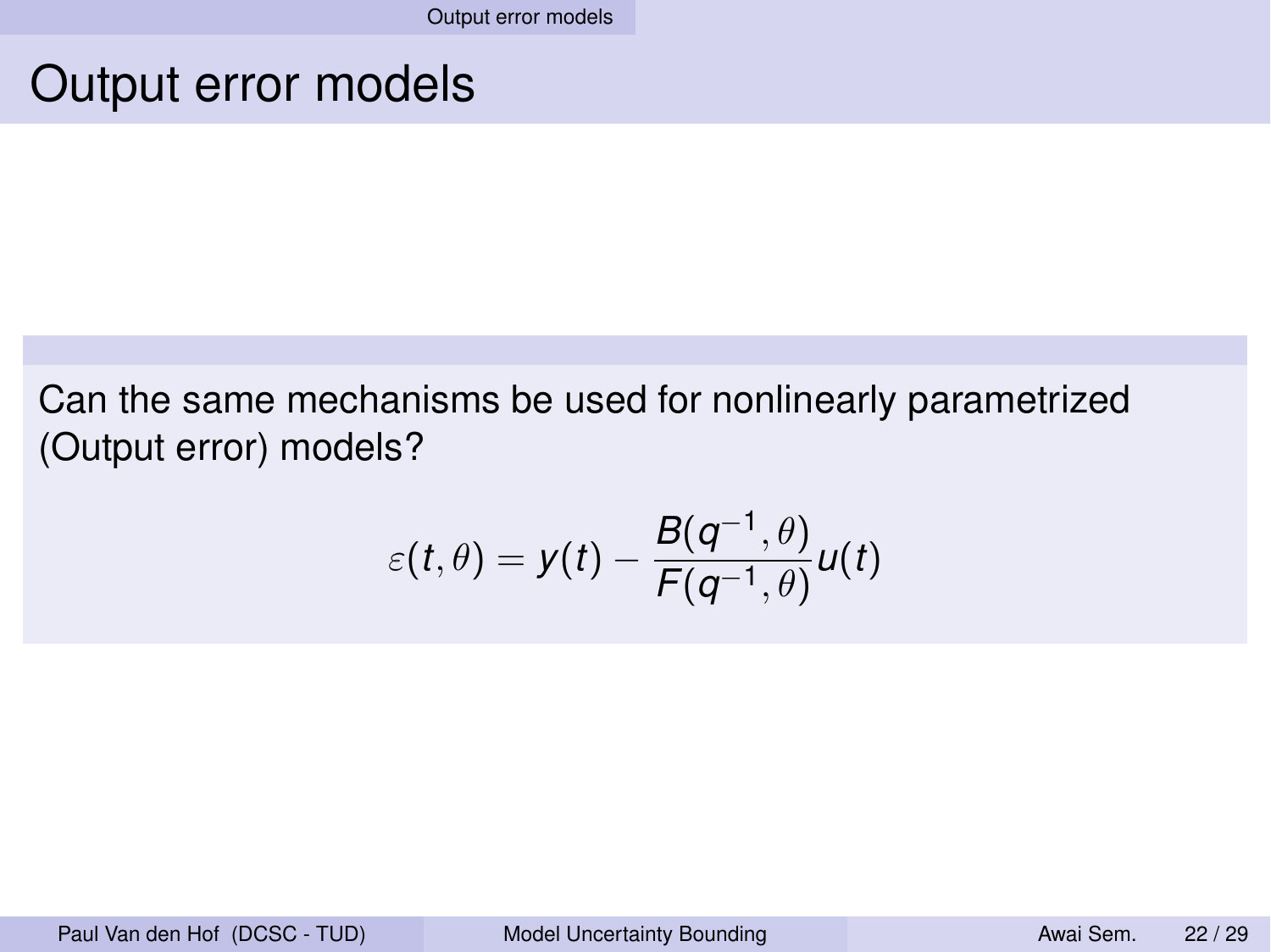Classical result:

$$
\sqrt{N}(\hat{\boldsymbol{\theta}}_N - \theta_0) \rightarrow \mathcal{N}(0, P_{oe})
$$

with

$$
P_{oe} = \sigma_e^2 \cdot [\lim_{N \to \infty} \frac{1}{N} \Psi(\theta_0)^T \Psi(\theta_0)]^{-1}
$$

with  $\Psi(\theta)$  a matrix with rows  $\psi^{\mathcal{T}}(t,\theta)=\frac{\partial}{\partial \theta}\hat{\mathcal{y}}(t|t-1,\theta).$ 

An ellipsoidal confidence bound for  $\theta_0$  is obtained on the basis of the test statistic

$$
\frac{1}{N}(\hat{\boldsymbol{\theta}}_N - \boldsymbol{\theta})^T P_{oe}^{-1}(\hat{\boldsymbol{\theta}}_N - \boldsymbol{\theta})
$$

Result relies on Taylor approximation:  $(\hat{\theta}_N-\theta_0)\approx -[\bar{V}''_N(\theta_0)]^{-1}[V'_N(\theta_0)]$ 

Paul Van den Hof (DCSC - TUD) Model Uncertainty Bounding New Awai Sem. 23/29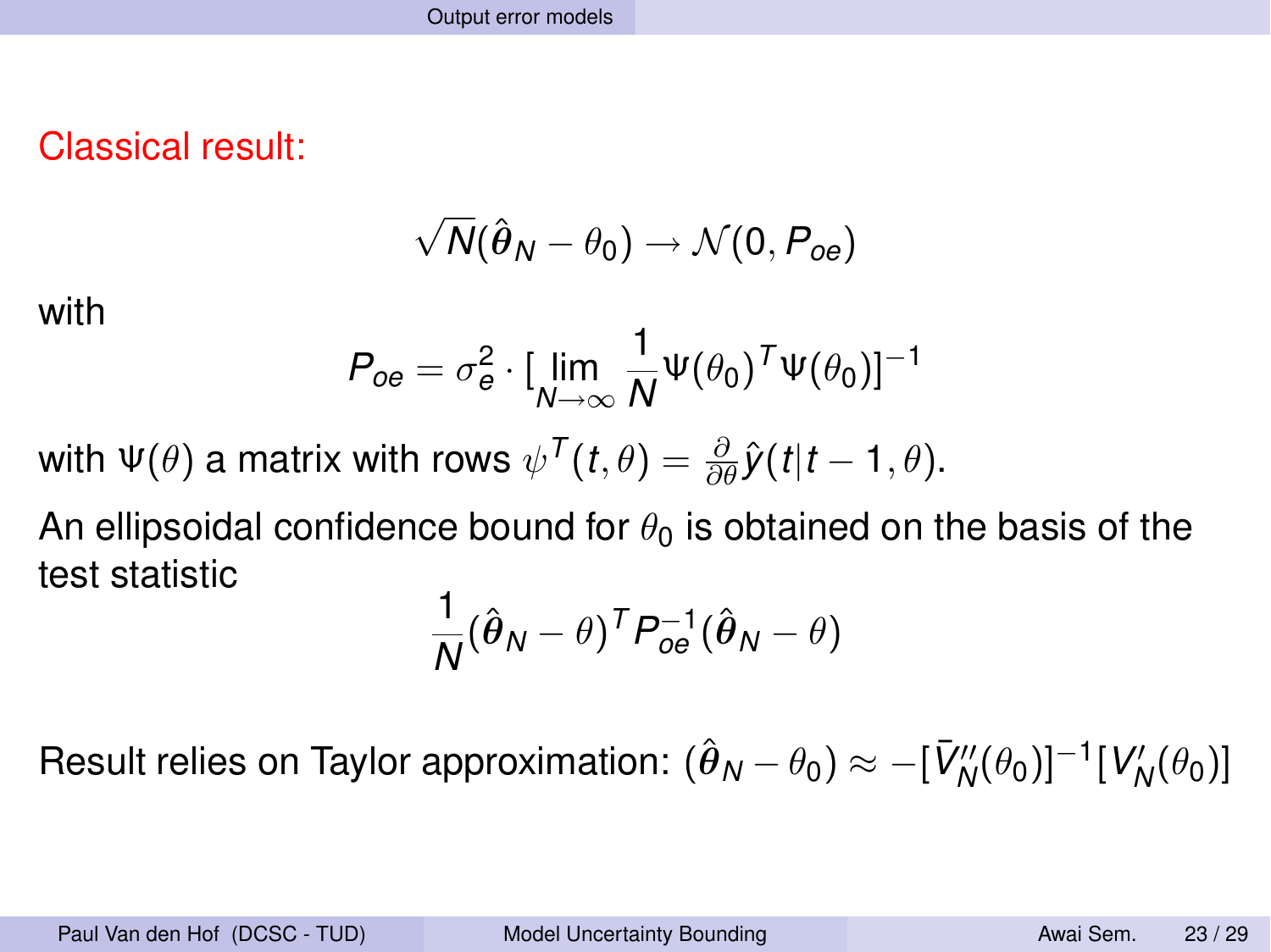## **Alternatives**

- ► Similar step as for ARX:  $\mathbf{\Psi}^{\mathsf{T}}(\hat{\boldsymbol{\theta}}_{N})\mathbf{\Psi}(\hat{\boldsymbol{\theta}}_{N})[\hat{\boldsymbol{\theta}}_{N}-\theta_{0}]=\mathbf{\Psi}^{\mathsf{T}}(\hat{\boldsymbol{\theta}}_{N})$ e (Taylor approxim) with  $\Psi$  containing predictor derivatives w.r.t.  $\theta$
- $\blacktriangleright$  Likelihood ratio approach:

$$
-2\log L_G = \frac{N}{\sigma_e^2} [V_N(\theta) - V_N(\hat{\theta}_N)] \rightarrow \chi_d^2
$$

under  $\theta = \theta_0$ . This leads to level sets of the identification cost function (no ellipsoid).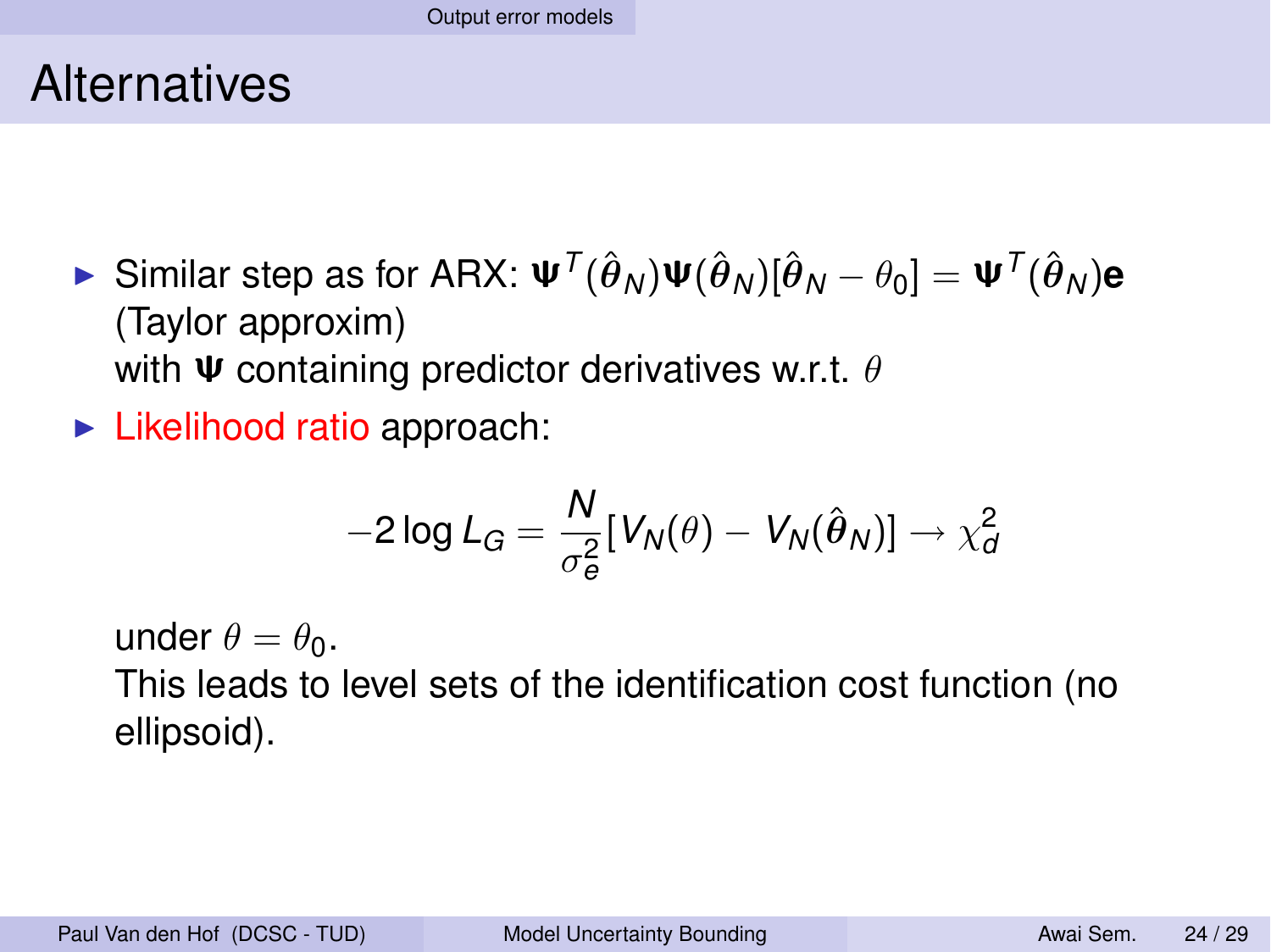

Uncertainty set on the basis of "level sets" can easily lead to disconnected regions, but are very appealing from an engineering perspective.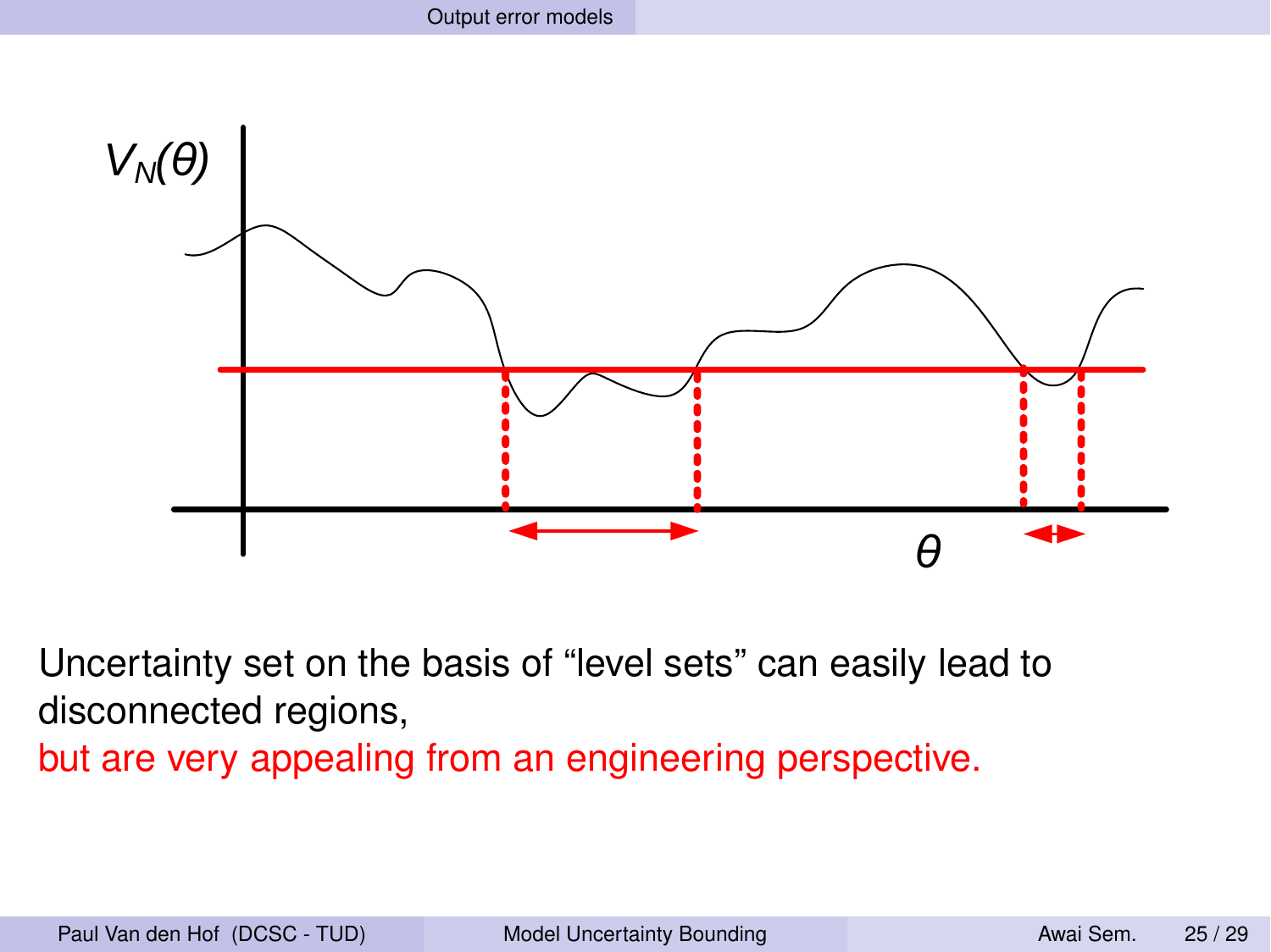## Alternatives (contin.)

 $\blacktriangleright$  The cost function derivative:

$$
V'_{N}(\theta_{0}) = \Psi^{T}(\theta_{0})\mathbf{e} \in \mathcal{N}(0,\boldsymbol{J}(\theta_{0}); \qquad \boldsymbol{J}(\theta_{0}) = \frac{1}{\sigma_{\mathbf{e}}^{2}}\Psi^{T}(\theta_{0})\Psi(\theta_{0}))
$$

#### Fisher score or Rao test.

As in OE models  $\Psi(\theta_0)$  is not correlated with **e** the distribution holds for finite-time also (provided that **e** is Gaussian).

Related test statistic:

$$
\frac{1}{\sigma_{\theta}^2}\varepsilon^{\mathcal{T}}(\theta)\Psi(\theta)[\Psi^{\mathcal{T}}(\theta)\Psi(\theta)]^{-1}\Psi^{\mathcal{T}}(\theta)\varepsilon(\theta)\in\chi_{d}^2
$$

This is no ellipsoid!

Paul Van den Hof (DCSC - TUD) Model Uncertainty Bounding Awai Sem. 26/29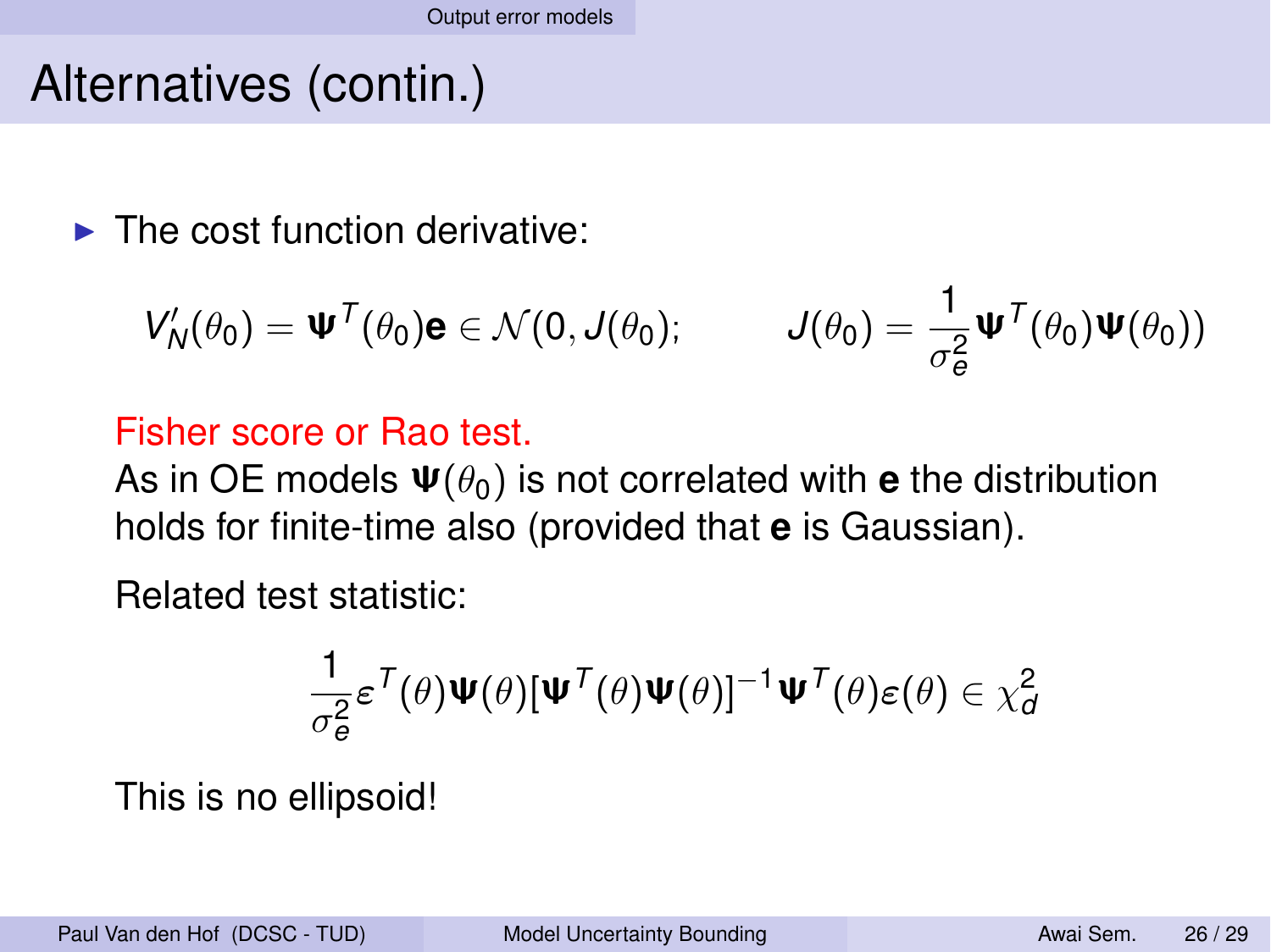

Classical (blue circles); LR (red  $\square$ ); Rao-test (black  $\times$ )

Paul Van den Hof (DCSC - TUD) Model Uncertainty Bounding Model Awai Sem. 27/29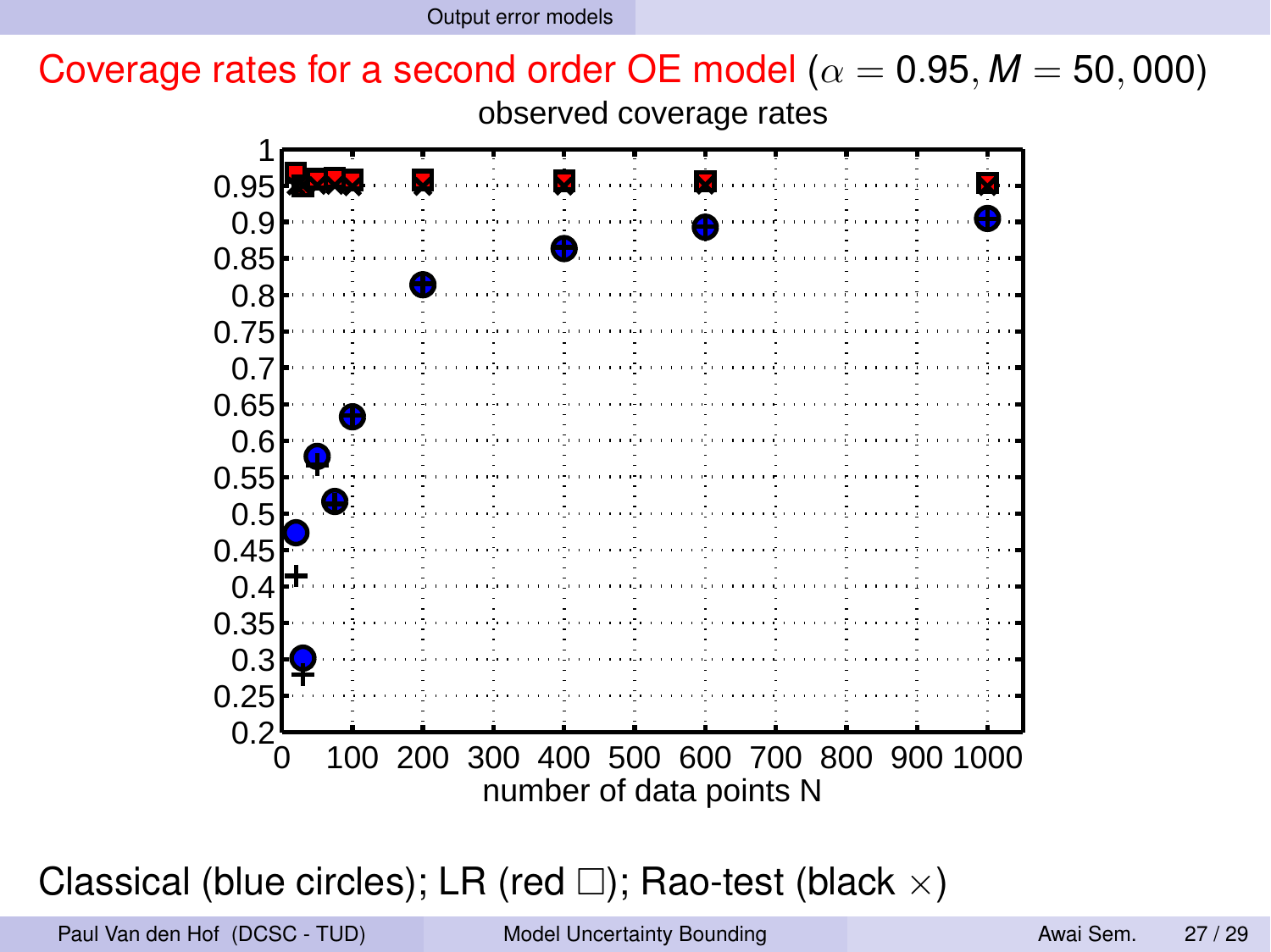## Conclusions

- $\triangleright$  We have explored a degree of freedom in formulating model uncertainty bounds
- $\triangleright$  Bounds on the basis of data-based "covariance matrices" seem better than the theoretical ones
- $\triangleright$  Finite-time results are available for OE models (but not in ellipsoidal form)
- $\triangleright$  In nonlinearly parametrized model sets (OE), linearization seems to be a severe limitation
- $\triangleright$  Simply extendable to IV methods